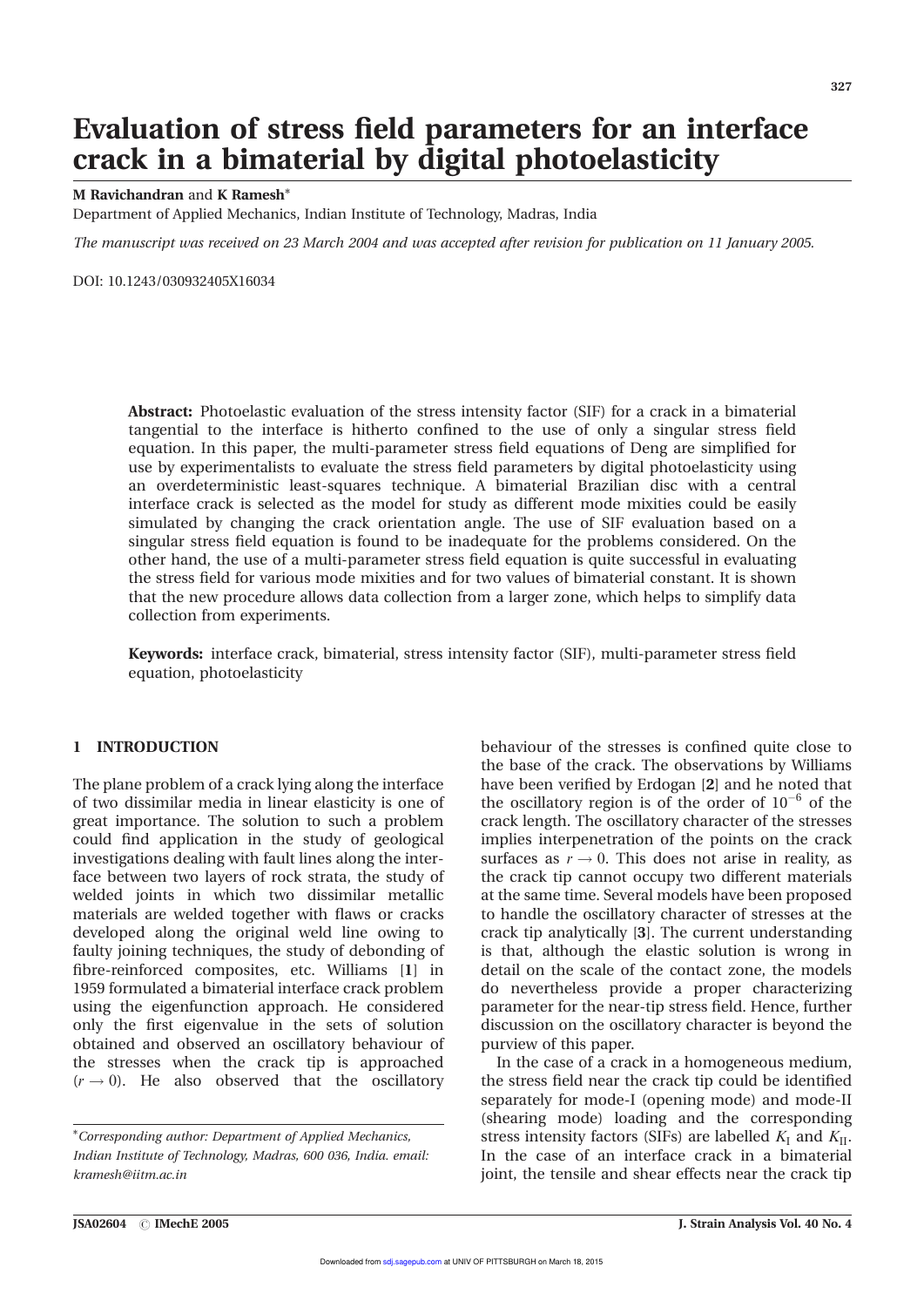are intrinsically inseparable and the SIF is usually expressed as a complex number. Various definitions of SIF are reported in the literature. The basic definition of the SIF has units of MPa m<sup>1/2</sup> m<sup>-i $\varepsilon$ </sup> ( $\varepsilon$  is a bimaterial constant defined in section 2.1), which is inconvenient to use.

There are only limited studies on the photoelastic evaluation of the SIF for an interfacial crack in a bimaterial. Lu and Chiang [4] used the singular stress field equation in 1993 and incorporated a two-point approach for the evaluation of the complex stress intensity factor. Soh [5] in 1999 used a different definition of SIF from that used by Lu and Chiang and proposed SIF evaluation in a least-squares sense by taking a large number of points from the fringe contours. Although this technique attempts the use of field information of photoelastic fringes, the governing equation is still the singular stress field equation. Further, neither Lu and Chiang nor Soh made an attempt to reconstruct the isochromatics from their experimental results to verify the correctness of their solution.

For the problem of cracks in homogeneous solids, it is well documented that the use of singular solution to model the near-tip stress field is inadequate. The use of a multi-parameter solution to evaluate the SIF is well established [6]. Unlike the situation for the homogeneous case, in a bimaterial interface crack problem, the need for higher-order terms was not felt until 1987. In 1987, Symington [7] focused on the need for at least the constant stress term  $\sigma_{0x}$ as in the homogeneous case. Symington pointed out that the eigenvalues of Williams' solution can also have integer values which had been ignored by earlier researchers and he showed that the existence of a constant stress term for the bimaterial crack problem could be obtained from Williams' original solution. Using an analytic function formulation, Rice [8] in 1988 gave the form of series solution that includes integer order terms. Although the general form of stress field in a series form was presented by Rice, no explicit solution of the stress field in terms of r and  $\theta$  was reported by him. Deng [9] reported in 1993 another form of the stress field equation in Cartesian coordinates. Although the form of equations given by Deng is simpler than that stated by Rice [8], still it is not in a form that could be directly used for numerical computations.

In this paper, the simplified form of multiparameter equations used by Rice and Deng are presented. The stress field equations of Deng are modified so that the SIF has units of MPa $m^{1/2}$ . Following the approach of Ramesh et al. [6], using the modified stress field equations of Deng, an overdeterministic least-squares approach is proposed for evaluating the stress field parameters. The methodology thus developed is applied for evaluating the stress

field parameters in the vicinity of a central crack in a bimaterial Brazilian disc for different crack orientations and for two values of bimaterial constant. The required data for various problems considered are collected using digital photoelastic techniques such as fringe multiplication and fringe thinning. The isochromatic fringe patterns are reconstructed to verify the experimental solution. For completeness, the developments in the stress field equation starting from the singular solution and various definitions of the SIF are briefly summarized.

# 2 NEAR-TIP STRESS FIELD EQUATIONS IN THE NEIGHBOURHOOD OF AN INTERFACE CRACK IN BIMATERIAL JOINTS

# 2.1 Singular term stress field equations (very-near-tip field equations)

Figure 1 shows the immediate neighbourhood of an interface crack tangential to a bimaterial joint. The far-field loading is considered to be general, consisting of both normal and shear components. Let material 1 with elastic constants  $E_1$  and  $\nu_1$  and material 2 with elastic constants  $E_2$  and  $\nu_2$  occupy the upper and lower half-planes respectively, and let  $(x, y)$  be the global Cartesian coordinates. The early development of the solution to the bimaterial interface crack problem focused only on the singular terms. Such a solution can be termed the very-neartip stress field equation. The basic singular stress



Fig. 1 Remote tension and shear loading of an interface crack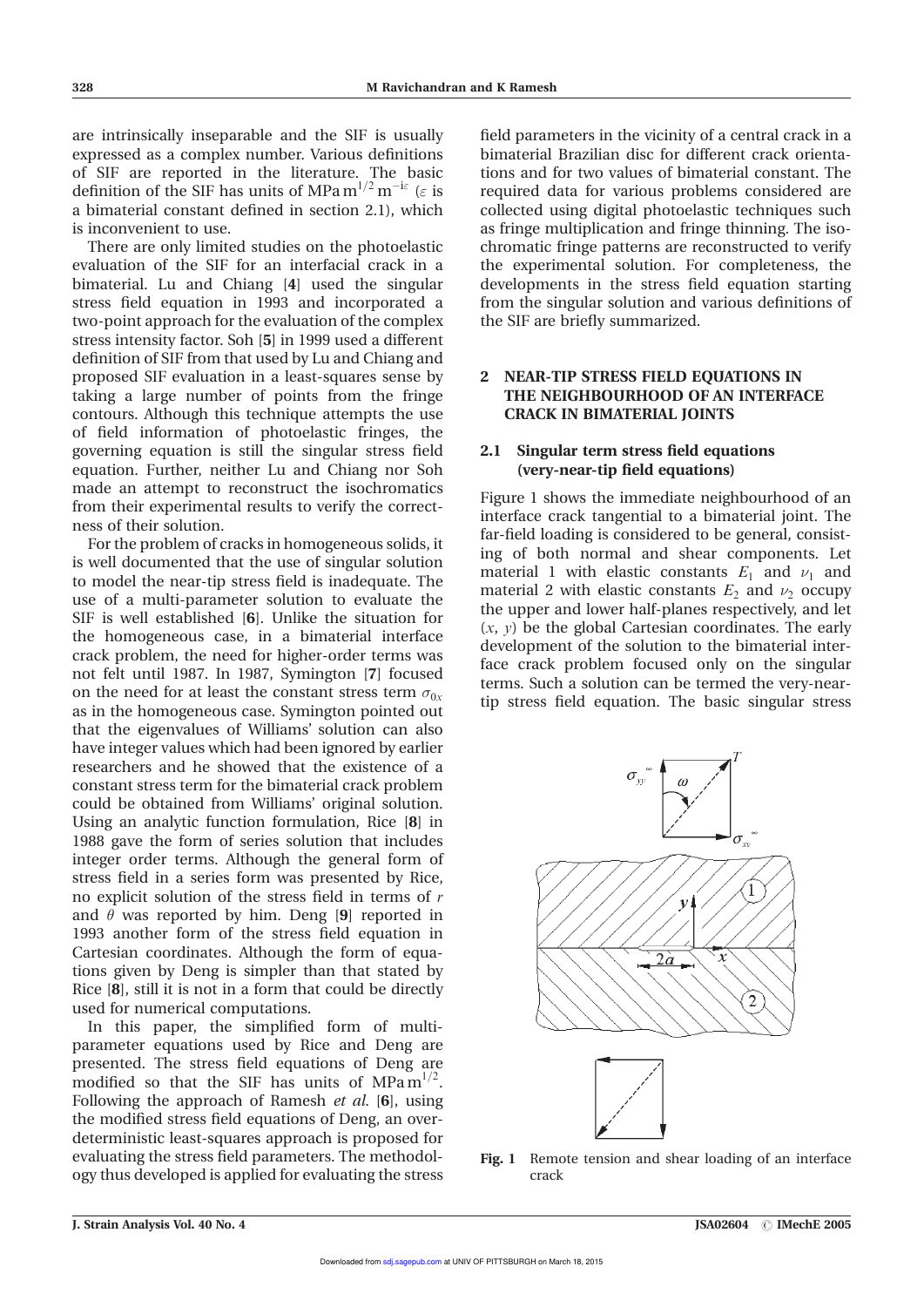field equations obtained by Rice and Sih [10] are

$$
(\sigma_{rr})_1 = \frac{k_1}{2\sqrt{2r}} \left\{ e^{-\varepsilon(\pi-\theta)} \left[ 3\cos\left(\frac{\theta}{2} + \varepsilon \ln r\right) + 2\varepsilon \sin\theta \cos\left(\frac{\theta}{2} - \varepsilon \ln r\right) - \sin\theta \sin\left(\frac{\theta}{2} - \varepsilon \ln r\right) \right] - e^{\varepsilon(\pi-\theta)} \cos\left(\frac{3\theta}{2} + \varepsilon \ln r\right) \right\}
$$

$$
-\frac{k_2}{2\sqrt{2r}} \left\{ e^{-\varepsilon(\pi-\theta)} \left[ 3\sin\left(\frac{\theta}{2} + \varepsilon \ln r\right) - 2\varepsilon \sin\theta \sin\left(\frac{\theta}{2} - \varepsilon \ln r\right) - \sin\theta \cos\left(\frac{\theta}{2} - \varepsilon \ln r\right) \right] - e^{\varepsilon(\pi-\theta)} \sin\left(\frac{3\theta}{2} + \varepsilon \ln r\right) \right\}
$$
(1a)

$$
(\sigma_{\theta\theta})_1 = \frac{k_1}{2\sqrt{2r}} \left\{ e^{-\varepsilon(\pi-\theta)} \left[ \cos\left(\frac{\theta}{2} + \varepsilon \ln r\right) - 2\varepsilon \sin \theta \cos\left(\frac{\theta}{2} - \varepsilon \ln r\right) + \sin \theta \sin\left(\frac{\theta}{2} - \varepsilon \ln r\right) \right\} + e^{\varepsilon(\pi-\theta)} \cos\left(\frac{3\theta}{2} + \varepsilon \ln r\right) \right\} - \frac{k_2}{2\sqrt{2r}} \left\{ e^{-\varepsilon(\pi-\theta)} \left[ \sin\left(\frac{\theta}{2} + \varepsilon \ln r\right) + 2\varepsilon \sin \theta \sin\left(\frac{\theta}{2} - \varepsilon \ln r\right) + \sin \theta \cos\left(\frac{\theta}{2} - \varepsilon \ln r\right) \right] + e^{\varepsilon(\pi-\theta)} \sin\left(\frac{3\theta}{2} + \varepsilon \ln r\right) \right\}
$$
(1b)

$$
(\tau_{r\theta})_1 = \frac{k_1}{2\sqrt{2r}} \left\{ e^{-\varepsilon(\pi-\theta)} \left[ \sin\left(\frac{\theta}{2} + \varepsilon \ln r\right) - 2\varepsilon \sin \theta \sin\left(\frac{\theta}{2} - \varepsilon \ln r\right) - \sin \theta \cos\left(\frac{\theta}{2} - \varepsilon \ln r\right) \right\} + e^{\varepsilon(\pi-\theta)} \sin\left(\frac{3\theta}{2} + \varepsilon \ln r\right) \right\} - \frac{k_2}{2\sqrt{2r}} \left\{ e^{-\varepsilon(\pi-\theta)} \left[ -\cos\left(\frac{\theta}{2} + \varepsilon \ln r\right) - 2\varepsilon \sin \theta \cos\left(\frac{\theta}{2} - \varepsilon \ln r\right) + \sin \theta \sin\left(\frac{\theta}{2} - \varepsilon \ln r\right) \right] - e^{\varepsilon(\pi-\theta)} \cos\left(\frac{3\theta}{2} + \varepsilon \ln r\right) \right\}
$$
(1c)

where  $k_1$  and  $k_2$  are the stress intensity factors and  $\varepsilon$ is the bimaterial constant related to the elastic constants of materials 1 and 2 as

$$
\varepsilon = \frac{1}{2\pi} \ln \left( \frac{G_2 \kappa_1 + G_1}{G_1 \kappa_2 + G_2} \right) \tag{2}
$$

where  $G_j$  is the shear modulus,  $\kappa_j = \frac{3 - \nu_j}{(1 + \nu_j)}$ for plane stress and  $3 - 4\nu_j$  for plane strain  $(j = 1, 2)$ .

#### 2.2 Definitions of the stress intensity factor

Various definitions of the SIF exist in the bimaterial literature. The tractions at a distance  $r$  ahead of the crack tip are obtained from equation (1) by putting  $\theta = 0$  to give

$$
(\sigma_{\theta\theta} + i\tau_{r\theta})_{\theta=0} = \frac{k_1 + ik_2}{2\sqrt{2r}} r^{i\varepsilon} (e^{-\varepsilon\pi} + e^{\varepsilon\pi})
$$

$$
= \frac{K}{\sqrt{2\pi r}} r^{i\varepsilon}
$$
(3)

where

$$
K = K_1 + iK_2 = (k_1 + ik_2)\sqrt{\pi}\cosh(\pi\varepsilon)
$$
 (4)

Dimensional considerations dictate that K must be of the form [11]

$$
K = K_1 + iK_2 = \text{(applied stress)} \times (\sqrt{L}L^{-i\varepsilon})f \qquad (5)
$$

where L is a characteristic length. The units of  $k_i$  or  $K_i$  $(i = 1, 2)$  for the bimaterial case is MPa m<sup>1/2</sup> m<sup>-is</sup>. This is due to the presence of the characteristic length L that appears as  $L^{-i\varepsilon}$  in the SIF definition. To make the units of the SIF of the bimaterial interface crack similar to that of the homogeneous crack namely, MPa  $m^{1/2}$ , two approaches have been reported. One is to include  $L^{-i\varepsilon}$  in the angular distribution function of the field solution given in equation (1). This was proposed by Shih and Asaro [12] and used by Soh [5]. The other proposed by Rice [8], is to multiply by an additional phase term  $\hat{r}^{\text{lc}}$  instead of removing the phase term  $L^{-i\varepsilon}$ . With these changes, SIFs are termed  $K_I$  and  $K_{II}$  instead of  $k_1$  and  $k_2$  or  $K_I$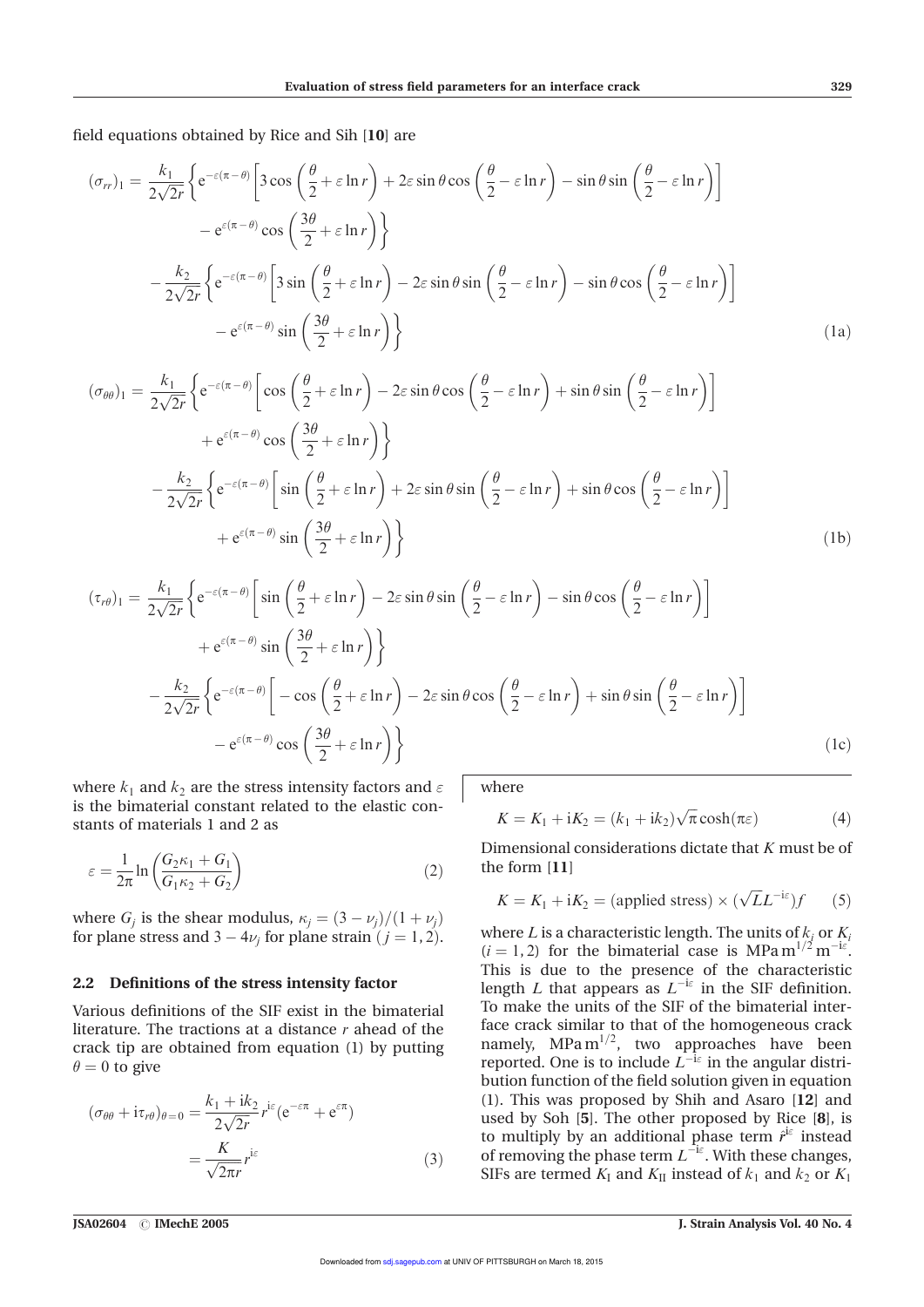and  $K_2$ . It should be noted that, when the SIF subscript is in Roman numerals its units are MPa  $m^{1/2}$ . Although the units of SIF are the same as for the homogeneous case, their interpretation is quite different [10]. The multiplication of  $\hat{r}^{\text{ic}}$  proposed by Rice is simply the use of another characteristic length in order to obtain convenient units for the SIF and the later literature variously referred to it simply as  $L^{\text{if}}$  or  $\hat{L}^{\text{if}}$ . Wang and Suo [13] reported that it does not matter whether  $\hat{L}$  is set equal to  $1 \mu m$ , 0.1 mm, or 5 cm so long as a fixed length is chosen in reporting SIF data.

#### 2.3 Multi-parameter stress field equations

 $\hat{\sigma}_{xxn}^{\mathrm{I}}(\theta)$ 

 $\mathcal{L}$ 

 $\sqrt{ }$ 

Rice [8] was the first to report a complete form of stress field in polar coordinates based on the analytic function method. The solution obtained is not in a form that could be used by experimentalists. Appendix 2 gives the simplified stress field equations based on Rice's work. The details of the simplification can be found in reference [14]. Although, in 1993,

Deng [9] reported another form of multi-parameter stress field equations for an interface crack in a homogeneous bimaterial, the paper has remained obscure for researchers dealing with the interface crack of homogeneous materials for a long time. The equation reported by Deng is found to be much simpler to handle than that of Rice in the present study. The Cartesian stress components of the stress field obtained by Deng [9] are reported as

$$
\sigma(r,\theta) = \sum_{n=0}^{\infty} r^{(n-1)/2}
$$

$$
\times \left[ \frac{\text{Re}(k_n r^{i\epsilon})}{\sqrt{2\pi}} \hat{\sigma}_n^{\text{I}}(\theta) + \frac{\text{Im}(k_n r^{i\epsilon})}{\sqrt{2\pi}} \hat{\sigma}_n^{\text{II}}(\theta) \right] \tag{6}
$$

where  $k_n$  is a complex coefficient given by  $k_{\text{In}} + ik_{\text{II}n}$ ,  $\varepsilon$  is the bimaterial constant (equal to zero when  $n = 1, 3, 5, \ldots$ , and  $\hat{\sigma}_n^{\text{I}}(\theta)$  and  $\hat{\sigma}_n^{\text{II}}(\theta)$  are the angular functions given below. The expressions for the angular functions for the top half-plane when  $n = 0, 2, 4, \ldots$  are given by

$$
\begin{cases}\n\frac{\partial \mathbf{I}_{\mathbf{y}\mathbf{y}\mathbf{n}}(\theta)}{\partial \mathbf{I}_{\mathbf{y}\mathbf{y}\mathbf{n}}(\theta)}\n\end{cases} = \frac{1}{\cosh n\varepsilon}
$$
\n
$$
\times \begin{cases}\n-\{\sinh[\varepsilon(\pi - \theta)] - e^{-\varepsilon(\pi - \theta)}\} \cos\left(\frac{n-1}{2}\theta\right) - \frac{1}{2} e^{-\varepsilon(\pi - \theta)} \sin\theta \left[(n-1)\sin\left(\frac{n-3}{2}\theta\right) - 2\varepsilon \cos\left(\frac{n-3}{2}\theta\right)\right] \\
\{\sinh[\varepsilon(\pi - \theta)] + e^{-\varepsilon(\pi - \theta)}\} \cos\left(\frac{n-1}{2}\theta\right) + \frac{1}{2} e^{-\varepsilon(\pi - \theta)} \sin\theta \left[(n-1)\sin\left(\frac{n-3}{2}\theta\right) - 2\varepsilon \cos\left(\frac{n-3}{2}\theta\right)\right]\n\end{cases}
$$
\n
$$
\sinh[\varepsilon(\pi - \theta)] \sin\left(\frac{n-1}{2}\theta\right) - \frac{1}{2} e^{-\varepsilon(\pi - \theta)} \sin\theta \left[(n-1)\cos\left(\frac{n-3}{2}\theta\right) + 2\varepsilon \sin\left(\frac{n-3}{2}\theta\right)\right]
$$
\n(7a)

$$
\begin{cases}\n\hat{\sigma}_{x,n}^{II}(\theta) \\
\hat{\sigma}_{y,n}^{II}(\theta)\n\end{cases} = \frac{1}{\cosh(\pi\varepsilon)} \\
\times \begin{cases}\n\{\cosh[\varepsilon(\pi-\theta)] + e^{-\varepsilon(\pi-\theta)}\}\sin\left(\frac{n-1}{2}\theta\right) + \frac{1}{2}e^{-\varepsilon(\pi-\theta)}\sin\theta\left[(n-1)\cos\left(\frac{n-3}{2}\theta\right) + 2\varepsilon\sin\left(\frac{n-3}{2}\theta\right)\right] \\
-\{\cosh[\varepsilon(\pi-\theta)] - e^{-\varepsilon(\pi-\theta)}\}\sin\left(\frac{n-1}{2}\theta\right) - \frac{1}{2}e^{-\varepsilon(\pi-\theta)}\sin\theta\left[(n-1)\cos\left(\frac{n-3}{2}\theta\right) + 2\varepsilon\sin\left(\frac{n-3}{2}\theta\right)\right] \\
\cosh[\varepsilon(\pi-\theta)]\cos\left(\frac{n-1}{2}\theta\right) - \frac{1}{2}e^{-\varepsilon(\pi-\theta)}\sin\theta\left[(n-1)\sin\left(\frac{n-3}{2}\theta\right) - 2\varepsilon\cos\left(\frac{n-3}{2}\theta\right)\right]\n\end{cases}
$$

 $(7b)$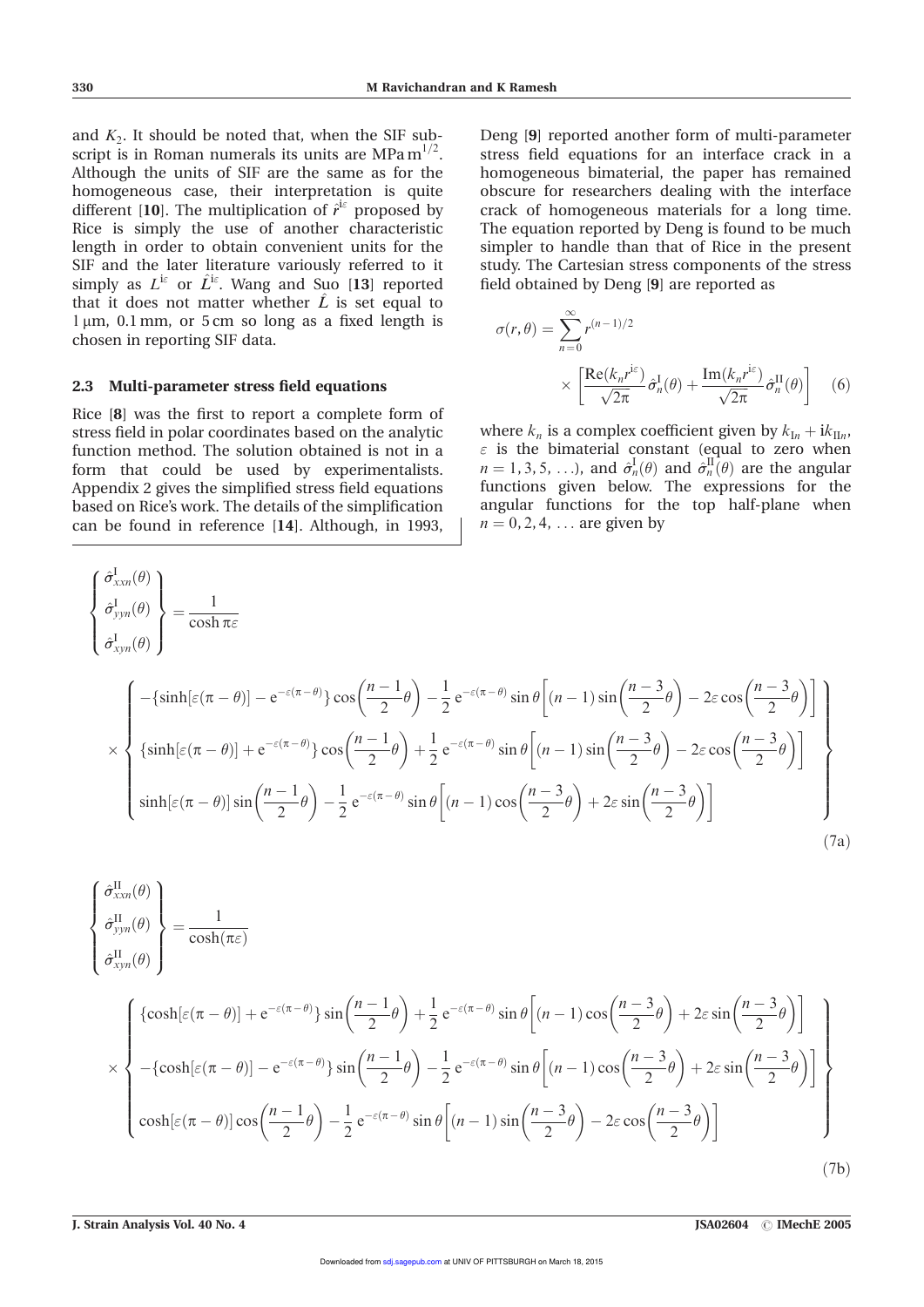and when  $n = 1, 3, 5, \ldots$  the angular functions are given by

$$
\begin{Bmatrix}\n\hat{\sigma}_{xxn}^{I}(\theta) \\
\hat{\sigma}_{yyn}^{I}(\theta)\n\end{Bmatrix} = \frac{1}{1+w} \begin{Bmatrix}\n4\cos\left(\frac{n-1}{2}\theta\right) - (n-1)\sin\theta\sin\left(\frac{n-3}{2}\theta\right) \\
(n-1)\sin\theta\sin\left(\frac{n-3}{2}\theta\right) \\
-2\sin\left(\frac{n-1}{2}\theta\right) - (n-1)\sin\theta\cos\left(\frac{n-3}{2}\theta\right)\n\end{Bmatrix}
$$
\n(7c)\n
$$
\left(2\sin\left(\frac{n-1}{2}\theta\right) + (n-1)\sin\theta\cos\left(\frac{n-3}{2}\theta\right)\right)
$$

$$
\begin{Bmatrix}\n\hat{\sigma}_{xxn}^{\text{II}}(\theta) \\
\hat{\sigma}_{yyn}^{\text{II}}(\theta) \\
\hat{\sigma}_{xyn}^{\text{II}}(\theta)\n\end{Bmatrix} = \frac{1}{1+w} \begin{Bmatrix}\n2\sin\left(\frac{n-1}{2}\theta\right) + (n-1)\sin\theta\cos\left(\frac{n-3}{2}\theta\right) \\
2\sin\left(\frac{n-1}{2}\theta\right) - (n-1)\sin\theta\cos\left(\frac{n-3}{2}\theta\right) \\
-(n-1)\sin\theta\sin\left(\frac{n-3}{2}\theta\right)\n\end{Bmatrix}
$$
\n(7d)

where

$$
w = \frac{(1 + \kappa_1)G_2}{(1 + \kappa_2)G_1}
$$

Although Deng reported the SIF as  $k_{10} + ik_{110}$ , it is actually  $K_1$  and  $K_2$  (as in section 2.2) with units of MPa m<sup>1/2</sup> m<sup>-i $\epsilon$ </sup>. The interest here is to obtain  $K_I$  and  $K_{II}$ . Following the work of Soh [5], the length quantity  $L^{-i\varepsilon}$  is included in the angular function of the stress field. The Cartesian stress components are

$$
\begin{cases}\n(\sigma_{xx})_1 \\
(\sigma_{yy})_1\n\end{cases} = \sum_{n=0,24}^{\infty} \frac{K_{ln}}{Q} r^{(n-1)/2} \begin{cases}\nS \left\{ 3 \cos \left[ \frac{n-1}{2} \theta - \varepsilon \ln \left( \frac{r}{L} \right) \right] - (n-1) \sin \theta \sin \left[ \frac{n-3}{2} \theta - \varepsilon \ln \left( \frac{r}{L} \right) \right] \\
S \left\{ \cos \left[ \frac{n-1}{2} \theta - \varepsilon \ln \left( \frac{r}{L} \right) \right] + (n-1) \sin \theta \sin \left[ \frac{n-3}{2} \theta - \varepsilon \ln \left( \frac{r}{L} \right) \right]\n\end{cases}
$$
\n
$$
+ 2\varepsilon \sin \theta \cos \left[ \frac{n-3}{2} \theta - \varepsilon \ln \left( \frac{r}{L} \right) \right] - (n-1) \sin \theta \cos \left[ \frac{n-3}{2} \theta - \varepsilon \ln \left( \frac{r}{L} \right) \right]
$$
\n
$$
+ 2\varepsilon \sin \theta \cos \left[ \frac{n-3}{2} \theta - \varepsilon \ln \left( \frac{r}{L} \right) \right] - \frac{1}{5} \cos \left[ \frac{n-1}{2} \theta + \varepsilon \ln \left( \frac{r}{L} \right) \right]
$$
\n
$$
- 2\varepsilon \sin \theta \cos \left[ \frac{n-3}{2} \theta - \varepsilon \ln \left( \frac{r}{L} \right) \right] + \frac{1}{5} \cos \left[ \frac{n-1}{2} \theta + \varepsilon \ln \left( \frac{r}{L} \right) \right]
$$
\n
$$
- 2\varepsilon \sin \theta \sin \left[ \frac{n-3}{2} \theta - \varepsilon \ln \left( \frac{r}{L} \right) \right] + \frac{1}{5} \sin \left[ \frac{n-1}{2} \theta + \varepsilon \ln \left( \frac{r}{L} \right) \right]
$$
\n
$$
+ \sum_{n=1,3,5}^{\infty} \frac{K_{ln}}{R} r^{(n-1)/2} \begin{cases}\n4 \cos \left( \frac{n-1}{2} \theta \right) - (n-1) \sin \theta \sin \left( \frac
$$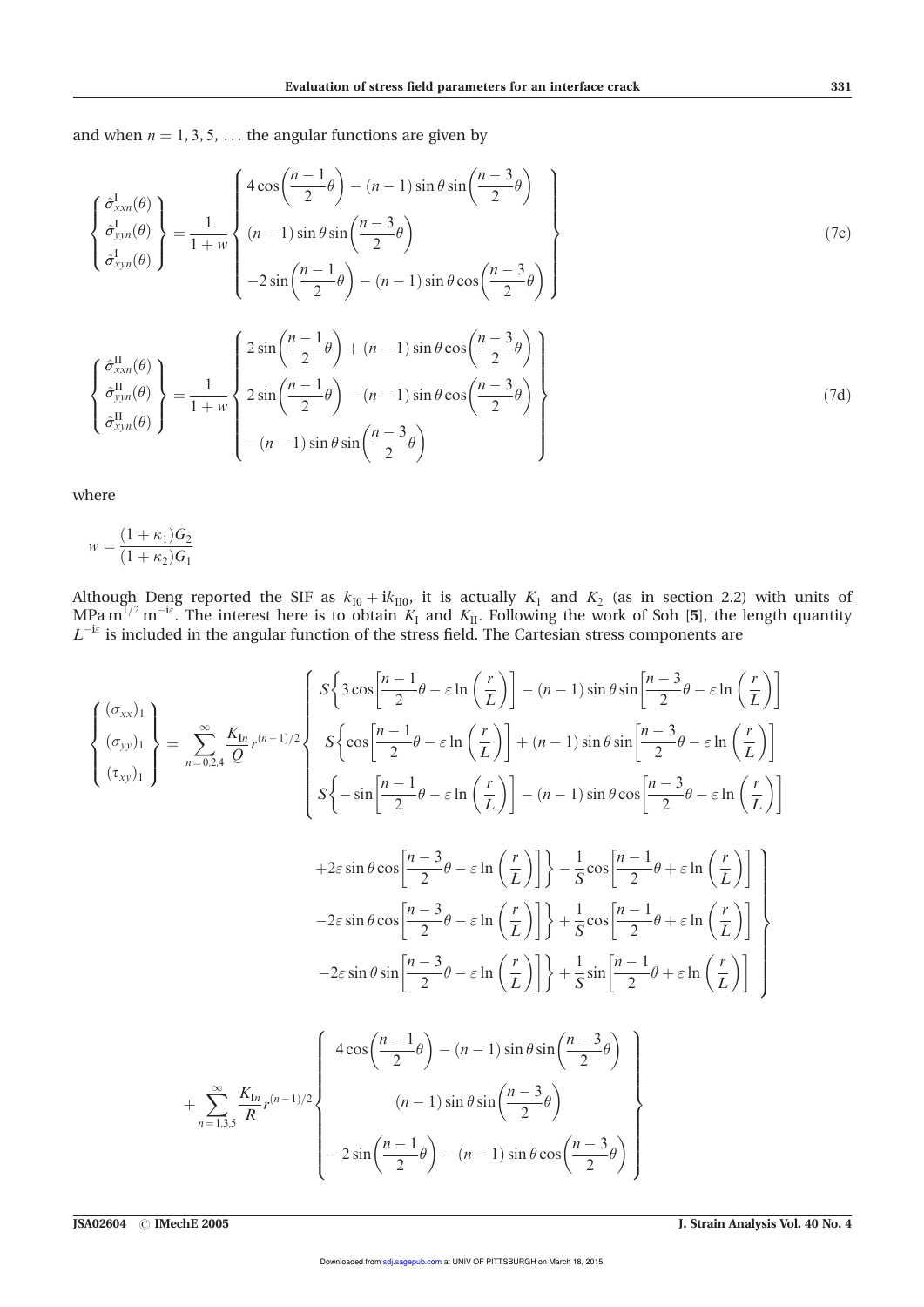$$
+\sum_{n=0,2,4}^{\infty} \frac{K_{\text{IIn}}}{Q} r^{(n-1)/2} \begin{cases} S\left\{3 \sin\left[\frac{n-1}{2}\theta-\varepsilon \ln\left(\frac{r}{L}\right)\right]+(n-1) \sin\theta \cos\left[\frac{n-3}{2}\theta-\varepsilon \ln\left(\frac{r}{L}\right)\right] \right\} \\ S\left\{ \sin\left[\frac{n-1}{2}\theta-\varepsilon \ln\left(\frac{r}{L}\right)\right]- (n-1) \sin\theta \cos\left[\frac{n-3}{2}\theta-\varepsilon \ln\left(\frac{r}{L}\right)\right] \right\} \\ S\left\{ \cos\left[\frac{n-1}{2}\theta-\varepsilon \ln\left(\frac{r}{L}\right)\right]- (n-1) \sin\theta \sin\left[\frac{n-3}{2}\theta-\varepsilon \ln\left(\frac{r}{L}\right)\right] \right\} \\ +2\varepsilon \sin\theta \sin\left[\frac{n-3}{2}\theta-\varepsilon \ln\left(\frac{r}{L}\right)\right] \right\} + \frac{1}{S} \sin\left[\frac{n-1}{2}\theta+\varepsilon \ln\left(\frac{r}{L}\right)\right] \\ -2\varepsilon \sin\theta \sin\left[\frac{n-3}{2}\theta-\varepsilon \ln\left(\frac{r}{L}\right)\right] \right\} - \frac{1}{S} \sin\left[\frac{n-1}{2}\theta+\varepsilon \ln\left(\frac{r}{L}\right)\right] \\ +2\varepsilon \sin\theta \cos\left[\frac{n-3}{2}\theta-\varepsilon \ln\left(\frac{r}{L}\right)\right] \right\} + \frac{1}{S} \cos\left[\frac{n-1}{2}\theta+\varepsilon \ln\left(\frac{r}{L}\right)\right] \\ + \sum_{n=1,3,5}^{\infty} \frac{K_{\text{IIn}}}{R} r^{(n-1)/2} \begin{cases} 2\sin\left(\frac{n-1}{2}\theta\right)+(n-1)\sin\theta \cos\left(\frac{n-3}{2}\theta\right) \\ 2\sin\left(\frac{n-1}{2}\theta\right)-(n-1)\sin\theta \cos\left(\frac{n-3}{2}\theta\right) \\ -(n-1)\sin\theta \sin\left(\frac{n-3}{2}\theta\right) \end{cases} \tag{8}
$$

where

$$
Q = 2\sqrt{2\pi} \cosh(\pi \varepsilon), \qquad R = \sqrt{2\pi} (1 + w)
$$

$$
S = e^{-\varepsilon(\pi - \theta)}
$$

The stress field expressions for the bottom half-plane can be obtained simply by changing  $e^{\varepsilon \pi}$  to  $e^{-\varepsilon \pi}$ ,  $e^{-\varepsilon \pi}$ to  $e^{\varepsilon \pi}$ , and w to  $1/w$ . It was verified numerically in reference [14] that, when  $\varepsilon = 0$ , equation (8) reduces to the multi-parameter equations of Atluri and Kobayashi [15] for the homogeneous problem. When equation (8) is transformed into polar coordinates, the first term of the equation  $(n = 0)$  is the same as equation (1) [14].

# 3 EVALUATION OF THE STRESS FIELD PARAMETERS USING THE LEAST-SQUARES METHOD

The well-known stress-optic law of photoelasticity relates the fringe order  $N$  and difference in principal stress as

$$
\sigma_1 - \sigma_2 = \frac{NF_\sigma}{h} \tag{9}
$$

where  $F_{\sigma}$  is the material stress fringe value of the photoelastic model and  $h$  is the thickness of the photoelastic model. Expressing the principal stresses in terms of stress components, a least-squares function  $g$  is defined for the  $m$ th data point as

$$
g_m = \left(\frac{\sigma_{xx} - \sigma_{yy}}{2}\right)_m^2 + (\tau_{xy})_m^2 - \left(\frac{N_m F_\sigma}{2h}\right)^2 \tag{10}
$$

Equation (10) is non-linear in terms of the unknown stress field parameters  $K_{11}$ ,  $K_{12}$ , ...,  $K_{1k}$  and  $K_{11}$ ,  $K_{II2}, \ldots, K_{IIl}$ , where k is the number of  $K_I$  parameters and *l* is the number of  $K<sub>II</sub>$  parameters being considered. Apart from these unknowns, a priori the values of  $k$  and  $l$  are also not known and they have to be found as part of the solution. If initial estimates are made for  $K_{In}$  and  $K_{In}$  and substituted in the above equation, it is possible that  $g_m \neq 0$  since the estimates may not be accurate. To correct the estimates, a series of iterative equations based on a Taylor series expansion of  $g_m$  are written as

$$
(g_m)_{i+1} = (g_m)_i + \left(\frac{\partial g_m}{\partial K_{II}}\right)_i (\Delta K_{II})_i + \left(\frac{\partial g_m}{\partial K_{I2}}\right)_i (\Delta K_{I2})_i
$$
  
 
$$
+ \cdots + \left(\frac{\partial g_m}{\partial K_{Ik}}\right)_i (\Delta K_{Ik})_i + \left(\frac{\partial g_m}{\partial K_{III}}\right)_i (\Delta K_{III})_i
$$
  
 
$$
+ \left(\frac{\partial g_m}{\partial K_{II2}}\right)_i (\Delta K_{II2})_i + \cdots + \left(\frac{\partial g_m}{\partial K_{III}}\right)_i (\Delta K_{III})_i
$$
  
(11)

The corrections of the unknown parameters  $\Delta K_{\text{II}}$ ,  $\Delta K_{12}$ , ..., etc., are determined such that  $(g_m)_{i+1} =$ 0. In forming equation (11) it is necessary to calculate  $(\partial g_m/\partial K_{11}), (\partial g_m/\partial K_{12}), \ldots$ , etc., and at first it appears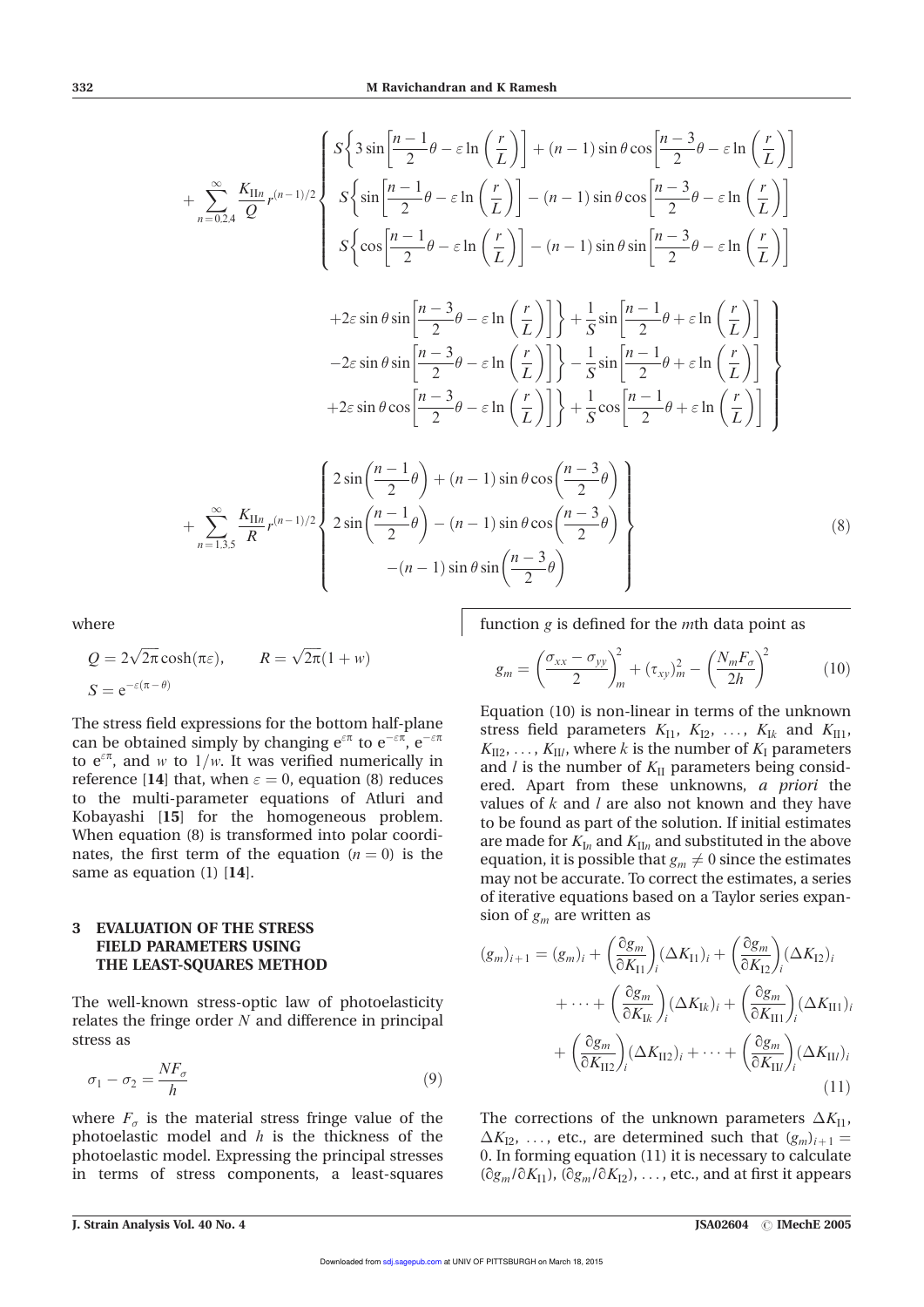that this may be difficult to achieve in closed form. However, it can be determined very easily. A typical derivative for the mth data point with respect to  $K_{1n}$  is obtained by taking the derivative of equation (10) according to

$$
\frac{\partial g_m}{\partial K_{\text{In}}} = \frac{1}{2} (\sigma_x - \sigma_y)_m \left( \frac{\partial \sigma_x}{\partial K_{\text{In}}} - \frac{\partial \sigma_y}{\partial K_{\text{In}}} \right)_m + 2 \left( \tau_{xy} \frac{\partial \tau_{xy}}{\partial K_{\text{In}}} \right)_m \tag{12}
$$

Since  $K_{\text{In}}$  is a linear coefficient in the stress field equation given in equation (8), the terms ( $\partial \sigma_x/\partial K_{\text{In}}$ ), etc., in equation (12) are simply obtained from equation (8) as, when  $n = 0, 2, 4, \ldots$ ,

$$
\begin{pmatrix}\n\frac{\partial \sigma_{xx}}{\partial K_{ln}} \\
\frac{\partial \sigma_{yy}}{\partial K_{ln}}\n\end{pmatrix} = \frac{r^{(n-1)/2}}{Q} \begin{pmatrix}\nS\left\{3\cos\left[\frac{n-1}{2}\theta - \varepsilon \ln\left(\frac{r}{L}\right)\right] - (n-1)\sin\theta \sin\left[\frac{n-3}{2}\theta - \varepsilon \ln\left(\frac{r}{L}\right)\right]\n\end{pmatrix} \\
S\left\{ \cos\left[\frac{n-1}{2}\theta - \varepsilon \ln\left(\frac{r}{L}\right)\right] + (n-1)\sin\theta \sin\left[\frac{n-3}{2}\theta - \varepsilon \ln\left(\frac{r}{L}\right)\right]\n\end{pmatrix} \\
+ 2\varepsilon \sin\theta \cos\left[\frac{n-3}{2}\theta - \varepsilon \ln\left(\frac{r}{L}\right)\right] - (n-1)\sin\theta \cos\left[\frac{n-3}{2}\theta - \varepsilon \ln\left(\frac{r}{L}\right)\right] \\
+ 2\varepsilon \sin\theta \cos\left[\frac{n-3}{2}\theta - \varepsilon \ln\left(\frac{r}{L}\right)\right]\n\end{pmatrix} - 2\varepsilon \sin\theta \cos\left[\frac{n-3}{2}\theta - \varepsilon \ln\left(\frac{r}{L}\right)\right]\n\begin{pmatrix}\n\frac{1}{2}\cos\left[\frac{n-1}{2}\theta + \varepsilon \ln\left(\frac{r}{L}\right)\right] \\
-\frac{1}{2}\cos\theta \sin\left[\frac{n-3}{2}\theta - \varepsilon \ln\left(\frac{r}{L}\right)\right]\n\end{pmatrix} + \frac{1}{3}\cos\left[\frac{n-1}{2}\theta + \varepsilon \ln\left(\frac{r}{L}\right)\right]\n\end{pmatrix}
$$
\n(13a)

and, when  $n = 1, 3, 5, \ldots$ ,

$$
\begin{Bmatrix}\n\frac{\partial \sigma_{xx}}{\partial K_{\text{In}}}\n\\
\frac{\partial \sigma_{yy}}{\partial K_{\text{In}}}\n\\
\frac{\partial \sigma_{yy}}{\partial K_{\text{In}}}\n\end{Bmatrix} = \frac{r^{(n-1)/2}}{R} \begin{Bmatrix}\n4\cos\left(\frac{n-1}{2}\theta\right) - (n-1)\sin\theta\sin\left(\frac{n-3}{2}\theta\right) \\
(n-1)\sin\theta\sin\left(\frac{n-3}{2}\theta\right) \\
-2\sin\left(\frac{n-1}{2}\theta\right) - (n-1)\sin\theta\cos\left(\frac{n-3}{2}\theta\right)\n\end{Bmatrix}
$$
\n(13b)

Similarly the derivative with respect to  $K_{\text{II}n}$  for the mth data point can be computed. A software has been implemented on the MFC environment in Visual C++ to evaluate the stress field parameters using up to eight terms of the multi-parameter stress field equation. Following the work of Soh [5], the characteristic length  $L$  is taken as the crack length  $2a$  in the software. The software requires a data file containing the x and y coordinates and the corresponding fringe order as the input.

The iteration is stopped by using the criteria of fringe order error minimization. In this, using the newly calculated values of  $(K_I)_{i+1}$  and  $(K_{II})_{i+1}$ , the fringe orders corresponding to the selected data points are calculated theoretically during each iteration step. The convergence criteria are satisfied if

 $\frac{\sum |N_{\text{theory}} - N_{\text{exp}}|}{\text{total number of data points}} \leq \text{convergence error}$  $(14)$ 

The best solution is obtained when the convergence error is less than 0.05 [14]. Using the parameters thus obtained, the program recalculates  $\sigma_1 - \sigma_2$  values, and hence the fringe order at every point in the data field, which is used to reconstruct the stress field for comparison. The comparison is necessary to verify that the iteration scheme has indeed converged to the solution of the problem. Instances have been reported in the literature for cracks in homogeneous material for which, although the convergence is obtained, the solution is not correct as the reconstructed fringe field is different [16]!

#### **EXPERIMENTAL VALIDATION**

#### 4.1 Choice of bimaterial specimen

Lu and Chiang [4] and Soh [5] used a rectangular bimaterial joint for their photoelastic tests. The problems that they studied were confined to predominantly mode-I loading. Further, they carefully chose their specimens so that a singular solution was valid for short cracks. In this paper, a bimaterial Brazilian disc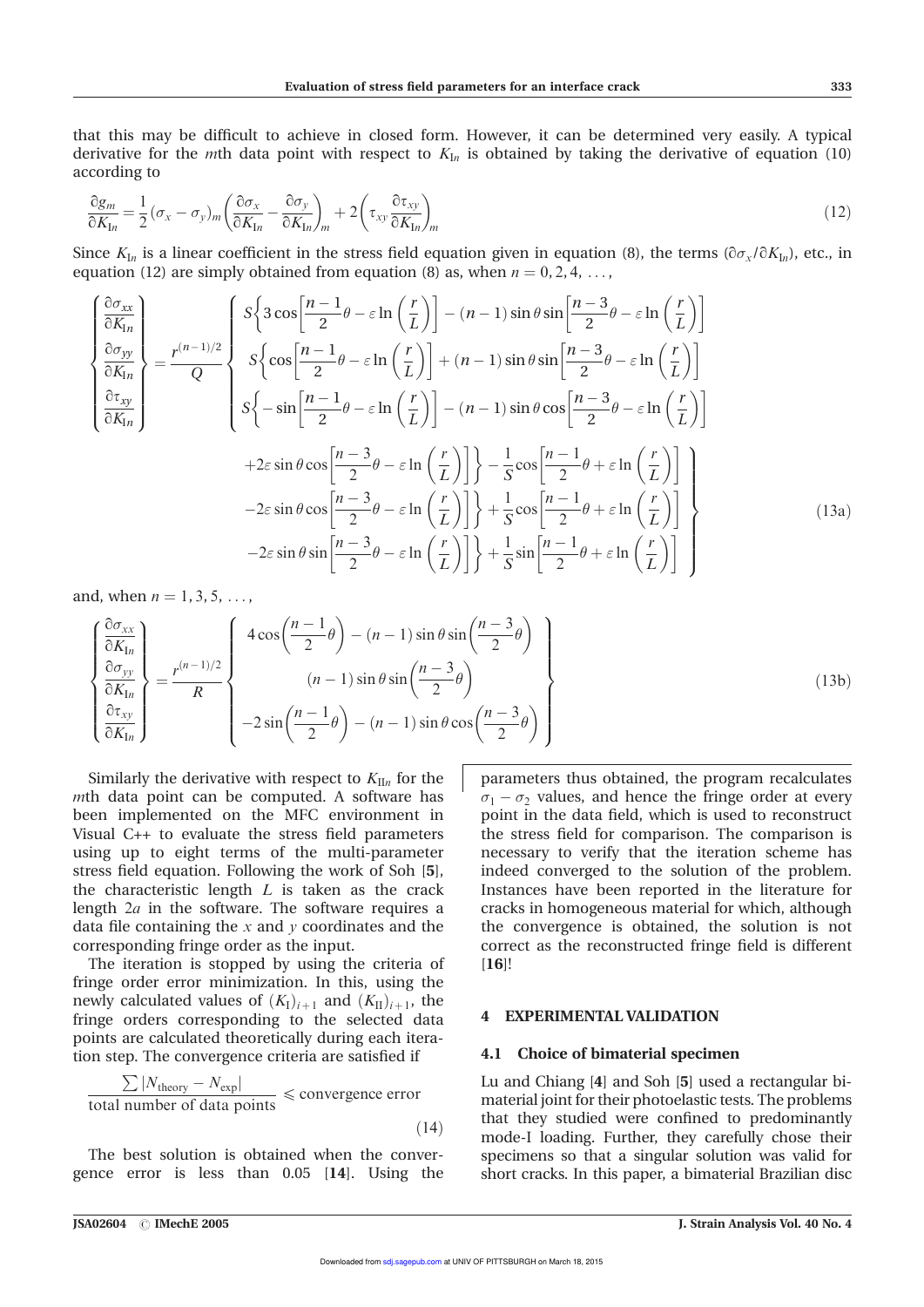

Fig. 2 Brazilian disc and coordinates

(Fig. 2) is used for photoelastic studies. A variety of mode mixities can be obtained easily in this specimen by changing the crack orientation angle with respect to the point of load application. In view of the easy control on the loading, the governing equations developed in section 2.3 could be verified for various mode mixities too.

# 4.2 Experimental procedure for making a bimaterial specimen

The simplest procedure for making a bimaterial joint is by joining two halves made from materials with the help of an adhesive, provided that the adhesive is made from either of the parent materials. If the adhesive is not one of the parent materials, the entire system becomes a trimaterial. In the bimaterial joints used in this study, epoxy is one of the parent materials and epoxy adhesive is used as a bonding medium. Table 1 summarizes the elastic and optical properties of the material combinations used.

Semicircular discs (of diameter 60 mm) of epoxy and the other material (PSM1 or mild steel as the case may be), which are needed for making a bimaterial joint, are machined initially. The residual stresses on the edges of halves are minimized by using a single-point cutting tool at a high speed. The bonding surfaces of the two halves are then

roughened using 220-grit emery, and the surfaces are subsequently cleaned with laboratory-grade isopropyl alcohol. The adhesive is then prepared by mixing CY230 epoxy resin and HY951 hardener in the weight ratio 10: 1. A thin Teflon layer (of thickness 0.075 mm) equal to a crack length of 19 mm is placed at the centre of the semicircular disc to assist the formation of an interface crack. Silicone grease is applied on the Teflon layer so that, after curing, it can be easily removed from the interface. The adhesive prepared is then applied on the surfaces and placed in a fixture arrangement. A light clamping pressure is applied from both ends of the fixture using springs, and the specimen is allowed to cure for 36 h. The Teflon layer is then removed from the joint and the excess portion of the bonding medium is removed by using water emery of 600 grit.

# 4.3 Use of fringe multiplication and fringe thinning in augmenting fringe data collection

One of the main difficulties encountered in experiments involving interface cracks was the lack of a sufficient number of fringes for analysis. Figures 3(a) and (b) show the closer views of dark-field and bright-field isochromatics grabbed using a monochrome camera. It can be seen from the figure that the fringes are not sufficient to collect the stress field information. In principle, the number of fringes seen in the experiment could be increased if the load is increased. However, if the load is increased, the model fractured in certain crack orientations. In view of this, the quantum of data that can be collected is limited. A solution to this problem is found by resorting to digital fringe multiplication. A simple digital subtraction of bright- and dark-field images could result in fringe multiplication by an order of two [17]. The resulting image is termed a mixed-field image and is shown in Fig. 3(c). The fringes are now sufficient to collect the stress field information.

Although the mixed-field image appears sharp in some zones, for data collection it is desirable to identify the skeleton for improved accuracy. A global fringe-thinning algorithm [18, 19] is used to identify the fringe skeleton. This algorithm is computationally fast and uses intensity information for the location of the fringe skeleton.

Table 1 Material properties (subscripts 1 and 2 refer to materials 1 and 2 respectively)

| Bimaterial       | $E_1$ (GPa) | $\nu_1$ | $E_2$ (GPa) | $\nu_{\mathcal{D}}$ | $F_{\alpha 1}$ (N/mm fringe) | $F_{\sigma^2}$ (N/mm fringe) | ε    |
|------------------|-------------|---------|-------------|---------------------|------------------------------|------------------------------|------|
| $PSM1*-epoxy$    | 2.5         | 0.38    | 3.3         | 0.33                | 7.00                         | 13.44                        | 0.01 |
| Epoxy-mild steel | 3.3         | 0.33    | 210         | 0.3                 | 13.44                        | $\overline{\phantom{0}}$     | 0.10 |

Polycarbonate, Measurements Group Inc., USA.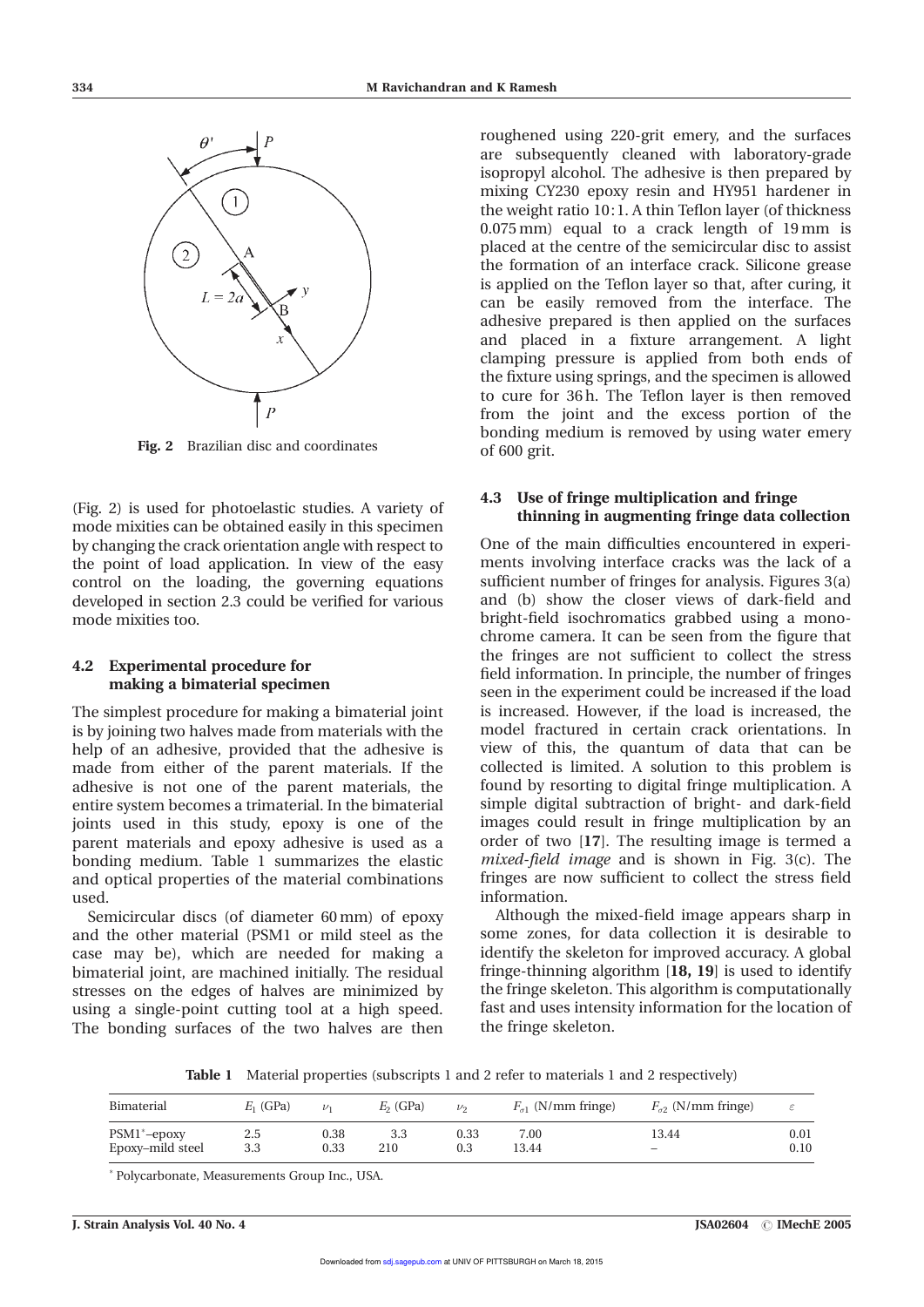



Fig. 3 Closer view [for the dash box shown in (d)] of isochromatics for a bimaterial Brazilian disc (PSM1–epoxy;  $\varepsilon = 0.01; \; \theta' = 90^{\circ}$  (89.8°);  $h = 5.6$  mm; load, 205 N;  $F_{\sigma 1} = 7$  N/mm fringe;  $F_{\sigma2} = 13.44$  N/mm fringe): (a) dark field; (b) bright field; (c) mixed field

#### 4.4 Evaluation of the stress intensity factors using the least-squares method

The least-squares procedure of SIF evaluation is illustrated in this section by considering the crack tip B of the bimaterial interface crack problem shown in Fig. 3(d). First, the data on the PSM1 side are taken for analysis. The fringe order and the corresponding positional coordinates at fringe locations are collected from the thinned mixed-field image. The data points are selected in such a way that, when plotted, they capture the basic geometric features of the fringe field. Since the number of parameters involved in characterizing the stress field are not known a priori, the iteration is started with two terms each of  $K_I$  and  $K_{II}$  series (Fig. 4). The solution thus obtained may not be quite comparable with the experimental fringes; the iteration is performed with a large convergence error (fringe order error minimization) of the order of 0.5.

Using the solution of the terms thus obtained as starting values, the number of terms in each series is increased by one. The convergence error to stop the iteration is reduced from what was obtained for the two-term solution and the iterative evaluation of the parameters is continued. The number of parameters is then increased by one and the iteration is continued with the increased number of terms until the convergence error obtained is of the order of 0.05. Table 2 summarizes the value of stress field parameters for the problem considered starting from two-term to five-term solutions. The convergence error obtained has reduced from 0.41 for a two-parameter (totally four) solution to 0.04 for a five-parameter (totally ten) solution. To appreciate the process of convergence visually, at each stage of the converged solution, the fringes are reconstructed with the specified number of parameters and data points are echoed back for comparison (Fig. 5). Inspection of Fig. 5 shows that the data points match well for a five-term solution compared with a two-term solution.

#### 4.5 Discussion

It is clear from the analysis that, for the problem considered, a singular solution would not have been adequate to model the stress field. A recent reference [20] has emphasized the facts that the size of the singularity-dominated zone is problem dependent and that the data collection zone becomes exceedingly small in general. Further, for some problems,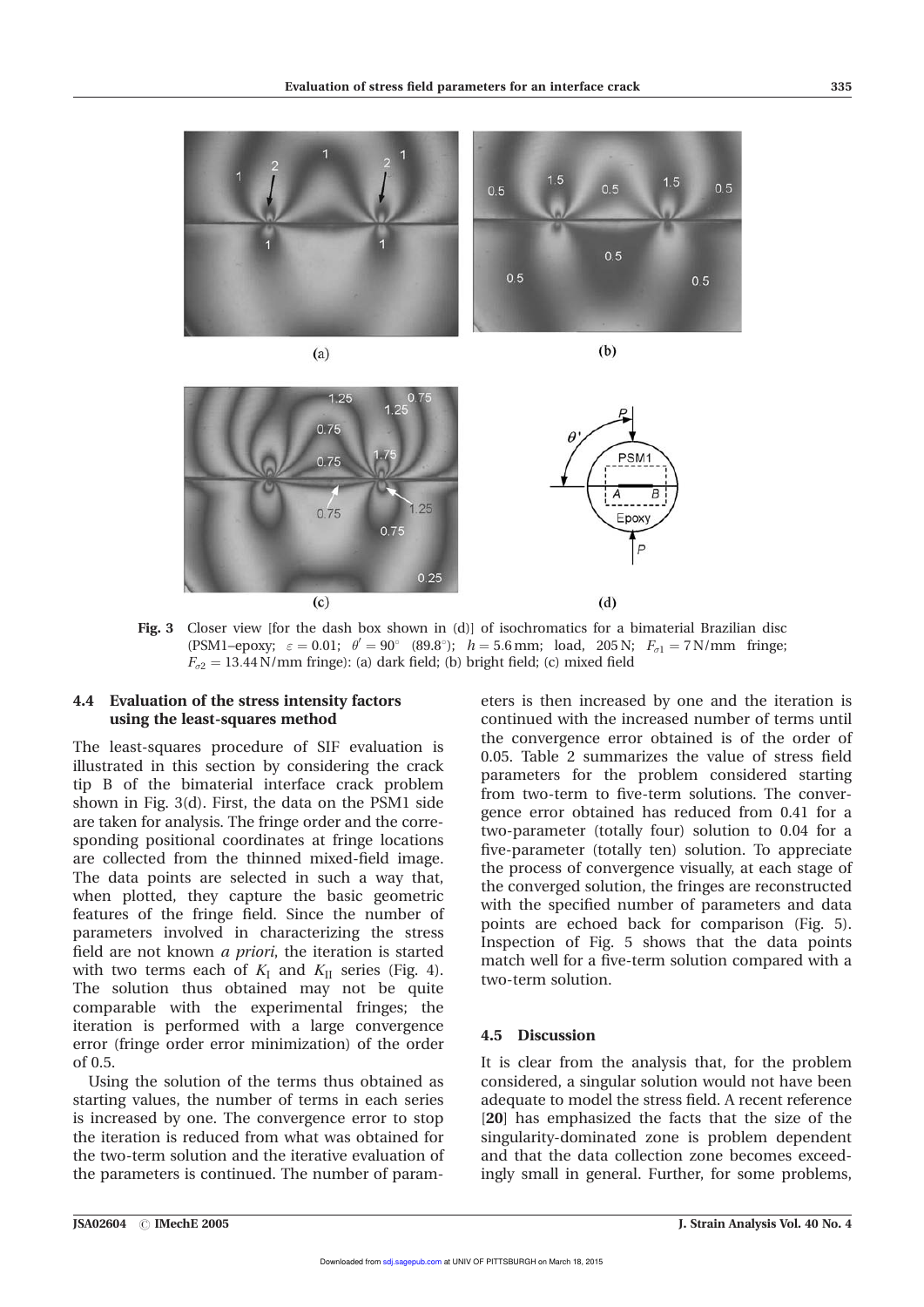

Fig. 4 Flow chart of least-squares evaluation of the multi-parameter stress field

collecting data even by fringe multiplication for employing the constant-radius method [4] is not possible and phase-shifting techniques had to be resorted to for data collection. The need to evaluate the stress field by a multi-parameter solution is clearly shown in reference [20] and the present work fulfils that requirement. Table 2 indicates that

the range of data collection zone for the present methodology in terms of the  $r/a$  ratio is reasonable for convenient data collection from experiments.

Unlike other work on the photoelastic evaluation of the SIF [4, 5], here the SIFs are also evaluated using the data points obtained from the material below the interface, i.e. epoxy in this case. The governing

Table 2 Summary of the stress field parameters evaluated from field data corresponding to PSM1 in the bimaterial Brazilian disc (PSM1–epoxy;  $\varepsilon = 0.01; \theta' = 90^{\circ}$  (89.8°);  $h = 5.6$  mm; load, 205 N;  $F_{\sigma 1} = 7$  N/mm fringe)

|                                                                                                                                                                                | Two-term solution          | Three-term solution              | Four-term solution                         | Five-term solution                                      |
|--------------------------------------------------------------------------------------------------------------------------------------------------------------------------------|----------------------------|----------------------------------|--------------------------------------------|---------------------------------------------------------|
| $K_{\rm I}$ (MPa $\rm m^{1/2})$<br>$K_{II}$ (MPa m <sup>1/2</sup> )<br>$ \mathbf{K} $ (MPa m <sup>1/2</sup> )                                                                  | 0.151<br>$-0.041$<br>0.156 | 0.179<br>$-0.001$<br>0.179       | 0.194<br>$-0.034$<br>0.197                 | 0.188<br>$-0.035$<br>0.191                              |
| $K_{11}$ (MPa mm <sup>1/2</sup> )<br>$K_{12}$ (MPa)<br>$K_{13}$ (MPa mm <sup>-1/2</sup> )<br>$K_{14}$ (MPa mm <sup>-1</sup> )<br>$K_{15}$ (MPa mm <sup>-3/2</sup> )            | 4.7788<br>$-2.3686$        | 5.6582<br>$-0.9200$<br>2.2984    | 6.1265<br>$-1.5234$<br>$-0.2048$<br>0.0259 | 5.9503<br>$-1.9790$<br>1.6521<br>0.3746<br>$-0.2069$    |
| $K_{\text{II}}$ (MPa mm <sup>1/2</sup> )<br>$K_{II2}$ (MPa)<br>$K_{II3}$ (MPa mm <sup>-1/2</sup> )<br>$K_{II4}$ (MPa mm <sup>-1</sup> )<br>$K_{II5}$ (MPa mm <sup>-3/2</sup> ) | $-1.2870$<br>0.0000        | $-0.0403$<br>0.0000<br>$-0.6349$ | $-1.0779$<br>0.0000<br>$-0.0960$<br>0.0807 | $-1.0913$<br>0.0000<br>0.5413<br>$-0.9267$<br>$-0.0129$ |
| Convergence error obtained                                                                                                                                                     | 0.41                       | 0.17                             | 0.07                                       | 0.04                                                    |
| Data collection range                                                                                                                                                          | $(r/a)_{\min}$             | 0.11                             | $(r/a)_{\text{max}}$                       | 0.65                                                    |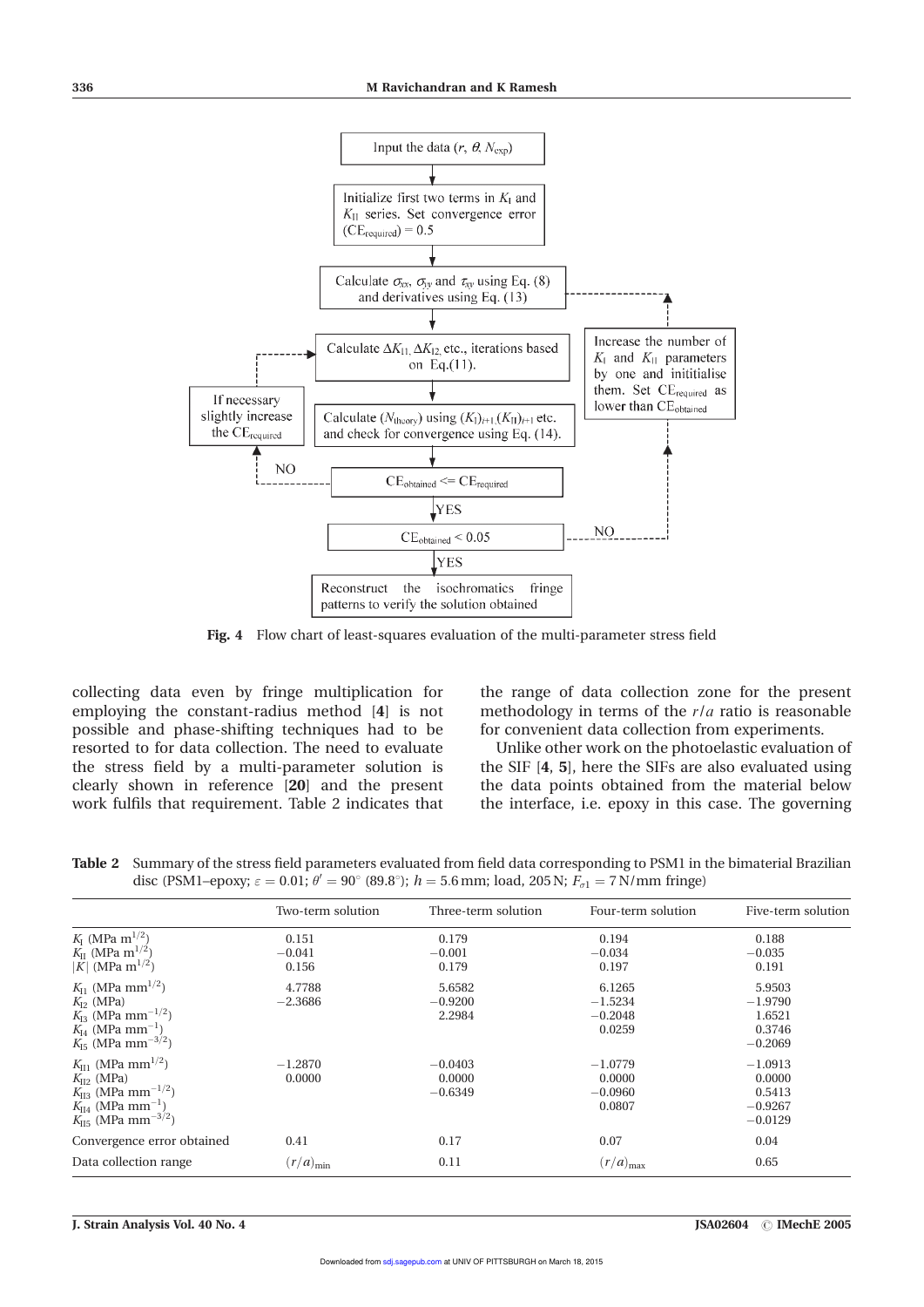$\theta$ 

PSM<sub>1</sub>



Fig. 5 (a)–(d) Theoretically reconstructed mixed field isochromatics with data points echoed using the experimentally obtained parameters for PSM1 of PSM1–epoxy ( $\varepsilon = 0.01$ ;  $\theta' = 90^\circ$  (89.8°);  $h = 5.6$  mm; load, 205 N;  $F_{a1} = 7.0$  N/mm fringe) and (e) experimental mixed field isochromatics

equation needs to be modified as mentioned in section 2.3. For this problem case, a six-term solution is found to be necessary (Table 3) and the reconstructed image for the six-parameter solution compares well with the experimental image (Fig. 6). Comparison of Tables 2 and 3 show that  $K_I$  and  $K_{II}$ obtained from each material side are comparable. The other terms of the series are different and capture the stress field information of the two materials appropriately. In view of the good comparison of theoretically simulated fringes with the experimental fringes, the validity of the multi-parameter stress field

equation developed for both the material sides in section 2.3 is verified.

# 4.6 Evaluation of stress field parameters for various crack orientations and two bimaterial pairs

The procedure mentioned in section 3 is followed to obtain the stress field parameters for various crack orientations and for two bimaterial specimens having  $\varepsilon = 0.01$  and 0.1 in the neighbourhood of crack tip B. The magnitude of the external loading is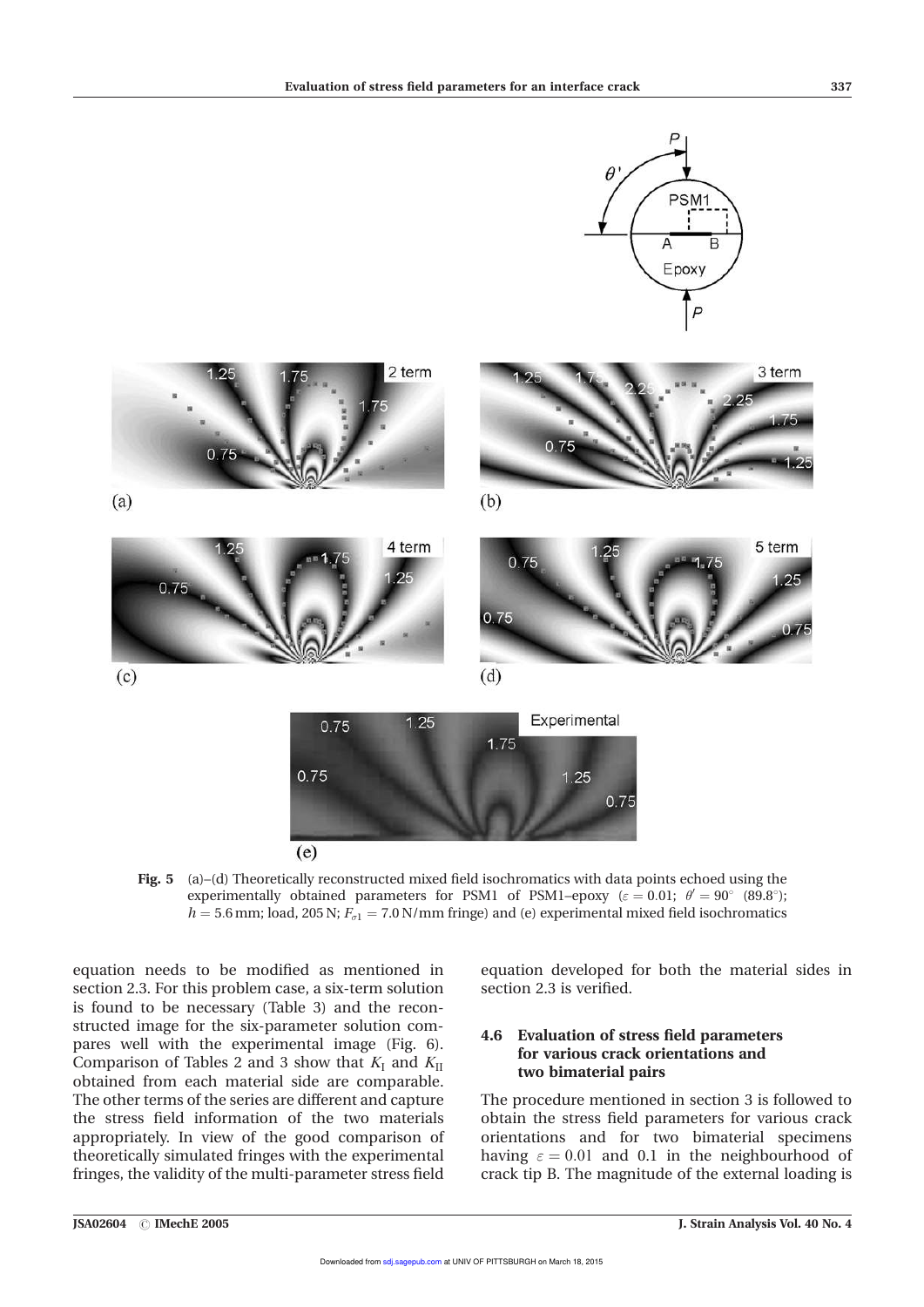|                                                                                                                                                                                                                      | Two-term<br>solution    | Three-term<br>solution        | Four-term<br>solution                      | Five-term<br>solution                                | Six-term<br>solution                                              |
|----------------------------------------------------------------------------------------------------------------------------------------------------------------------------------------------------------------------|-------------------------|-------------------------------|--------------------------------------------|------------------------------------------------------|-------------------------------------------------------------------|
| $K_{I}$ (MPa m <sup>1/2</sup> )<br>$K_{II}$ (MPa m <sup>1/2</sup> )<br>  $K$   (MPa m <sup>1/2</sup> )                                                                                                               | 0.057<br>0.196<br>0.204 | 0.112<br>0.134<br>0.175       | 0.200<br>$-0.002$<br>0.200                 | 0.203<br>0.011<br>0.203                              | 0.180<br>0.028<br>0.182                                           |
| $K_{11}$ (MPa mm <sup>1/2</sup> )<br>$K_{12}$ (MPa)<br>$K_{13}$ (MPa mm <sup>-1/2</sup> )<br>$K_{14}$ (MPa mm <sup>-1</sup> )<br>$K_{15}$ (MPa mm <sup>-3/2</sup> )<br>$K_{16}$ (MPa mm <sup>-2</sup> )              | 1.8070<br>$-2.7643$     | 3.5267<br>$-2.4583$<br>1.7155 | 6.3270<br>$-2.0559$<br>2.1910<br>$-0.0850$ | 6.4071<br>$-2.2102$<br>0.2156<br>0.0709<br>$-0.0042$ | 5.6509<br>$-3.0864$<br>1.5471<br>0.4420<br>$-0.2902$<br>0.0006    |
| $K_{\text{III}}$ (MPa mm <sup>1/2</sup> )<br>$K_{II2}$ (MPa)<br>$K_{II3}$ (MPa mm <sup>-1/2</sup> )<br>$K_{II4}$ (MPa mm <sup>-1</sup> )<br>$K_{II5}$ (MPa mm <sup>-3/2</sup> )<br>$K_{II6}$ (MPa mm <sup>-2</sup> ) | 6.2136<br>0.0000        | 4.2342<br>0.0000<br>0.0646    | $-0.0709$<br>0.0000<br>0.9962<br>$-0.9377$ | 0.3353<br>0.0000<br>0.6755<br>$-1.0147$<br>0.0561    | 0.9009<br>0.0000<br>$-0.1248$<br>$-0.3322$<br>0.1416<br>$-0.0331$ |
| Convergence error obtained                                                                                                                                                                                           | 0.36                    | 0.24                          | 0.18                                       | 0.07                                                 | 0.02                                                              |
| Data collection range                                                                                                                                                                                                | $(r/a)_{\min}$          | 0.07                          | $(r/a)_{\text{max}}$                       | 0.70                                                 |                                                                   |

Table 3 Summary of the stress field parameters evaluated from field data corresponding to epoxy in the bimaterial Brazilian disc (PSM1–epoxy;  $\varepsilon = 0.01$ ,  $\theta' = 90^{\circ}$  (89.8°);  $h = 5.6$  mm; load, 205 N;  $F_{\sigma 1} = 13.44$  N/mm fringe)



Fig. 6 Comparison between (b) the experimental image and (a) the reconstructed image obtained using the experimentally obtained parameters (six-term solution) with data points echoed for the epoxy material side problem given in Fig. 3(d)

appropriately changed (Table 4) so as to obtain for any crack orientation sufficient fringes without contradicting the model. By changing  $\theta'$ , the loading is changed from predominantly mode I to predominantly mode II. Figure 7 shows the comparison of the experimental image with the reconstructed fringe patterns for various crack orientations of the PSM1–epoxy bimaterial pair. Figures 7(a) and (b) are for  $\theta' = 75^{\circ}$  (74.9°), Figs

7(c) and (d) are for  $\theta' = 45^{\circ}$  (44.4°), and Figs 7(e) and (f) are for  $\theta' = 30^{\circ}$  (29.5°). For the first two cases, a seven-term solution is found to be necessary and for the last case a five-term solution is found to be sufficient. Figure 8 shows the results for the epoxy–mild steel bimaterial pair. Figures 8(a) and (b) are for  $\theta' = 90^{\circ}$  (89.8°), Figs 8(c) and (d) are for  $\theta' = 75^{\circ}$ (74.9°), Figs 8(e) and (f) are for  $\theta' = 45^{\circ}$  (44.4°), and

|  |  |  |  |  |  |  |  | Table 4 Salient results obtained by the new methodology for different crack orientations and for two values of $\varepsilon$ |  |  |
|--|--|--|--|--|--|--|--|------------------------------------------------------------------------------------------------------------------------------|--|--|
|--|--|--|--|--|--|--|--|------------------------------------------------------------------------------------------------------------------------------|--|--|

|                      | $\theta'$ | Load<br>(N) | $(r/a)_{\min}$ | $(r/a)_{\text{max}}$ | K <br>$(MPa \, m^{1/2})$ | Phase angle<br>$(\text{deg})$ | $ K ^* \times 10^{-7}$<br>$(m^{1/2})$ |
|----------------------|-----------|-------------|----------------|----------------------|--------------------------|-------------------------------|---------------------------------------|
| PSM1-epoxy,          | 90 (89.9) | 205         | 0.11           | 0.65                 | 0.191                    | $-10.54$                      | 3.13                                  |
| $\varepsilon = 0.01$ | 75 (74.9) | 205         | 0.08           | 0.85                 | 0.174                    | $-21.98$                      | 2.85                                  |
|                      | 45 (44.4) | 123         | 0.07           | 0.57                 | 0.045                    | $-69.15$                      | 1.37                                  |
|                      | 30(29.5)  | 123         | 0.11           | 0.94                 | 0.065                    | $-89.16$                      | 1.23                                  |
| Epoxy-mild steel,    | 90 (89.9) | 328         | 0.07           | 1.05                 | 0.212                    | 9.77                          | 2.33                                  |
| $\varepsilon = 0.1$  | 75 (75.8) | 328         | 0.07           | 0.87                 | 0.214                    | 15.47                         | 2.35                                  |
|                      | 45 (45.8) | 205         | 0.05           | 0.87                 | 0.087                    | $-68.65$                      | 1.53                                  |
|                      | 30(30.2)  | 246         | 0.05           | 0.86                 | 0.124                    | $-62.2$                       | 1.82                                  |

J. Strain Analysis Vol. 40 No. 4 JSA02604 + Charles Extended the Strain Analysis Vol. 40 No. 4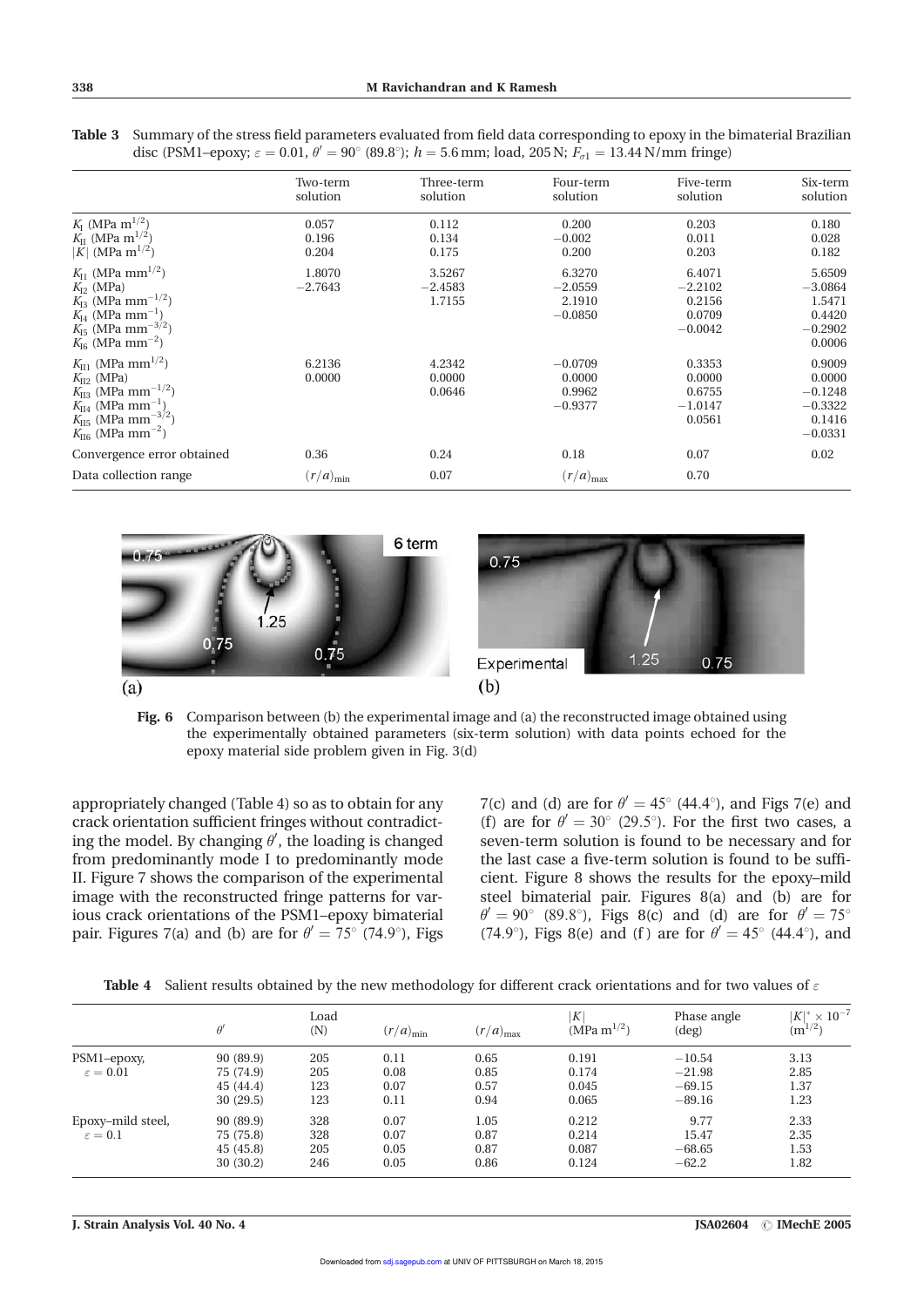

Fig. 7 Comparison between (a), (c), (e) the experimental images and (b), (d), (f) the theoretically reconstructed images obtained using the experimentally obtained parameters with data points echoed for  $\varepsilon = 0.01$ : (a) experimental image for  $\theta' = 75^\circ$  (74.9°); (b) reconstructed for the seven-term solution; (c) experimental image for  $\theta' = 45^{\circ}$  (44.4°); (d) reconstructed for the seven-term solution; (e) experimental image for  $\theta' = 30^{\circ}$  (29.5°); (f) reconstructed for the fiveterm solution

Figs 8(g) and (h) are for  $\theta' = 30^{\circ}$  (30.24°). The number of terms required differs here for each case. It can be seen that the use of six to eight terms is required in the series to obtain a satisfactory solution. In all the crack orientations considered and for both the bimaterial pairs, the theoretically simulated fringe pattern has captured the various geometric features of the fringe field. This result indirectly validates the applicability of the multi-parameter stress field developed in section 2.3 for various mode mixities and for different bimaterial constants.

The modulus of the complex SIF and its phase angle  $\tan^{-1}(K_{\text{II}}/K_{\text{I}})$  evaluated for different crack orientations and for two values of  $\varepsilon$  are given in Table 4. The table also shows the normalized  $|K|$ defined by

$$
|K|^* = \frac{|K|}{P/dh} \tag{15}
$$

where  $P$  is the applied load,  $d$  is the diameter of the bimaterial disc, and  $h$  is the thickness of the model. The variations in normalized  $|K|$   $(|K|^*)$  and phase angle with respect to various loading angles are presented for two bimaterial constants  $\varepsilon$  and are shown in Figs 9 and 10 respectively.

#### 5 CONCLUSION

The stress field parameters in the neighbourhood of an interface crack tangential to the interface in a bimaterial are evaluated by a multi-parameter stress field equation in a least-squares sense for the first time. For the problems discussed, in the multiparameter stress field equation, five (total ten) to eight (total 16) terms in the series are required to model the stress field. The number of terms required is problem dependent and it has to be obtained by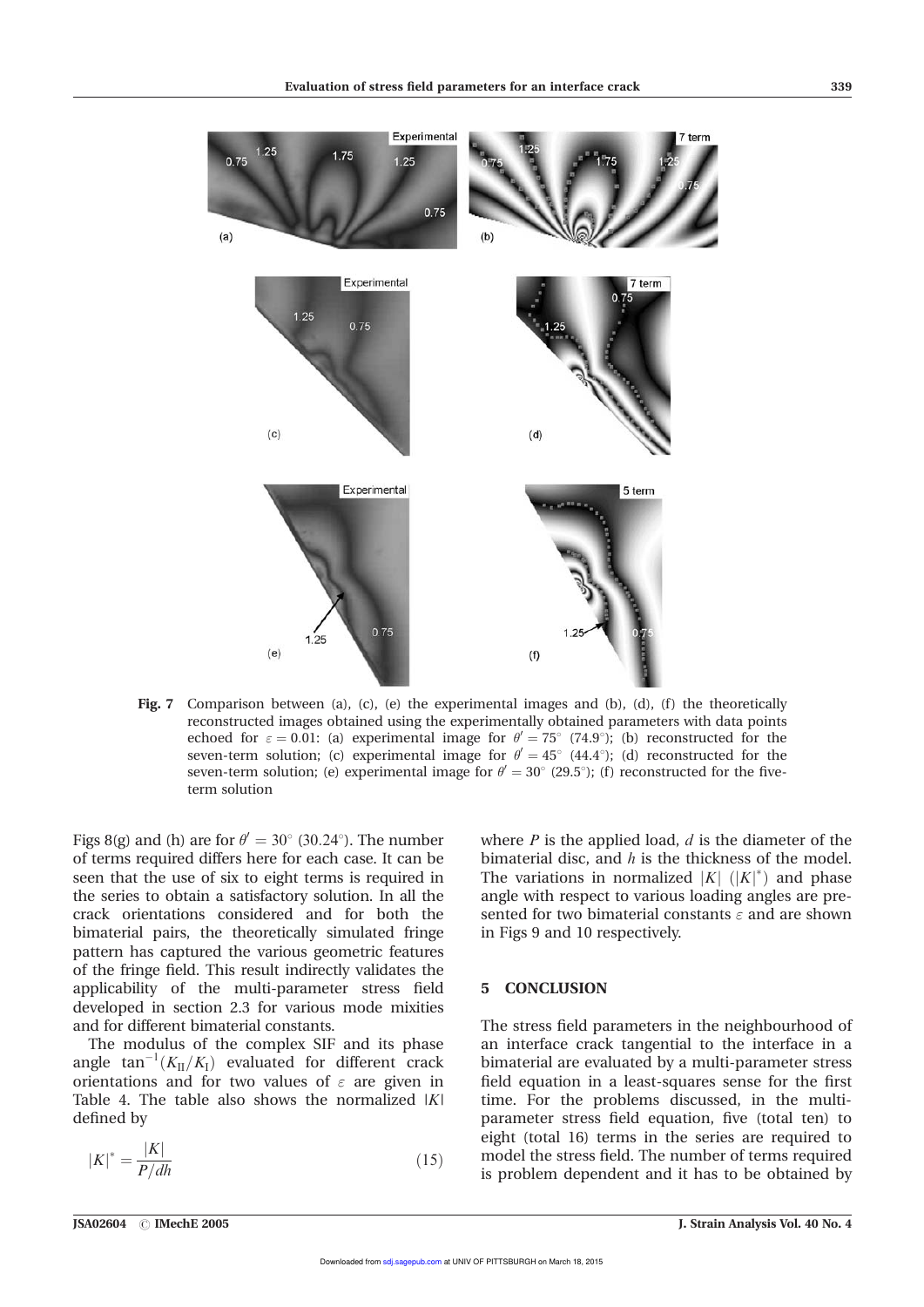

Fig. 8 Comparison between (a), (c), (e), (g) the experimental images and (b), (d), (f), (h) the theoretically reconstructed images obtained using the experimentally obtained parameters with data points echoed for  $\varepsilon = 0.1$ : (a) experimental image for  $\theta' = 90^{\circ}$  (89.8°); (b) reconstructed for the sixterm solution; (c) experimental image for  $\theta' = 75^{\circ}$  (74.9°); (d) reconstructed for the eight-term solution; (e) experimental image for  $\theta' = 45^{\circ}$  (44.4°); (f) reconstructed for the six-term solution; (g) experimental image for  $\theta' = 30^{\circ}$  (30.24°); (h) reconstructed for the six-term solution







Phase angle Vs Crack orientation angle

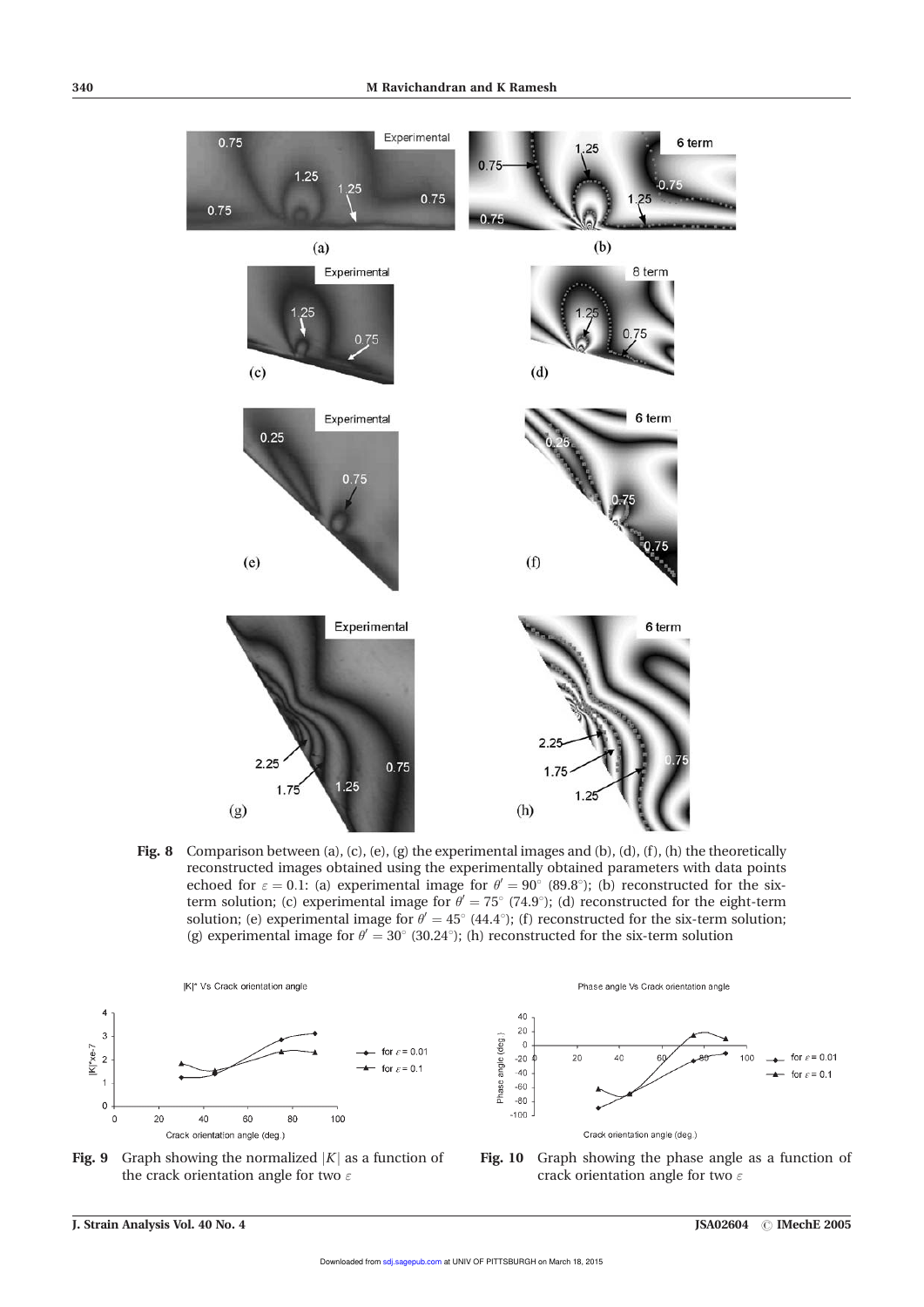employing the least-squares procedure. A convergence error (fringe order error minimization) value of less than 0.05 is found to be sufficient for most of the problems considered. The zone of data collection is problem dependent and does not have an angular dependence like the singular term solution (the constant-radius method [4]). The range from  $(r/a)_{\text{min}}$  to  $(r/a)_{\text{max}}$  for the problems considered is from 0.05 to 1.05, which indicates that the zone of data collection is reasonable for experimental evaluation. The sample bimaterial pairs selected in this work covers a wide range of  $\epsilon$  (from 0.01 to 0.1). It may be worthwhile to note that, for bimaterial ceramic pairs, the range of  $\varepsilon$  is only from 0.01 to 0.03 [8]. The multi-parameter stress field solution has faithfully captured the experimental features of the fringes for different mode mixities and for two values of  $\varepsilon$ . This indirectly validates the correctness of the multi-parameter stress field equation developed.

#### **REFERENCES**

- 1 Williams, M. L. The stresses around a fault or crack in dissimilar media. Bull. Seismol. Soc. America, 1959, 49(2), 199–204.
- 2 Erdogan, E. Stress distribution in a non-homogeneous elastic plane with cracks. Tran. ASME, J. Appl. Mechanics, 1963, 85, 232–236.
- 3 Comninou, M. An overview of interface cracks. Engng Fracture Mechanics, 1990, 37(1), 197–208.
- 4 Lu, H. and Chiang, F. P. Photoelastic determination of stress intensity factor of an interfacial crack in a bi-material. Tran. ASME, J. Appl. Mechanics, 1993, 60, 93–100.
- 5 Soh, A.-K. An improved photo-elastic technique for determining the mixed mode stress intensity factors for interfacial cracks in a bi-material. Composites Sci. Technol., 1999, 59, 1033–1039.
- 6 Ramesh, K., Gupta, S., and Kelkar, A. A. Evaluation of stress field parameters in fracture mechanics by photoelasticity-revisited. Engng Fracture Mechanics, 1997, 56(1), 25–45.
- 7 Symington, M. F. Eigenvalues for interface cracks in linear elasticity. Trans. ASME, J. Appl. Mechanics, 1987, 54, 973–974.
- 8 Rice, J. R. Elastic fracture mechanics concepts for interfacial cracks. Tran. ASME, J. Appl. Mechanics, 1988, 55, 98–103.
- 9 Deng, X. General crack-tip fields for stationary and steadily growing interface cracks in anisotropic bimaterials. Trans. ASME, J. Appl. Mechanics, 1993, 60, 183–189.
- 10 Rice, J. R. and Sih, G. C. Plane problems of cracks in dissimilar media. Trans. ASME, J. Appl. Mechanics, 1965, 32, 418–423.
- 11 Hutchinson, J. W., Mear, M. E., and Rice, J. R. Crack paralleling an interface between dissimilar materials. Trans. ASME, J. Appl. Mechanics, 1987, 54, 828–832.
- 12 Shih, C. F. and Asaro, R. J. Elastic–plastic analysis of cracks on bi-material interfaces. Part I: small scale yielding. Trans. ASME, J. Appl. Mechanics, 1988, 55, 299–316.
- 13 Wang, J. S. and Suo, Z. Experimental determination of interfacial toughness curves using brazil-nutsandwiches. Acta Metallurgica Materia, 1990, 38, 1279– 1290.
- 14 Ravichandran, M. Evaluation of stress intensity factors for an interface crack in a bi-material using digital photoelasticity. MS thesis, Department of Applied Mechanics, Indian Institute of Technology, Madras, India, December 2003.
- 15 Atluri, S. N. and Kobayashi, A. S. Mechanical response of materials. In Handbook on Experimental Mechanics, 1987, pp. 1–37 (Prentice-Hall, Englewood Cliffs, New Jersey); 1993 (SEM, Bethel, Connecticut).
- 16 Chona, R., Irwin, G. R., and Sanford, R. J. Influence of specimen size and shape on the singularity dominated zone. In Proceedings of the 14th National Symposium on Fracture Mechanics, ASTM Special Technical Publication 791, 1983, pp. 13–123 (American Society for Testing and Materials, Philadelphia, Pennsylvania).
- 17 Ramesh, K. Digital Photoelasticity: Advanced Techniques and Applications, 2000 (Springer-Verlag, Berlin).
- 18 Ramesh, K. and Pramod, B. R. Digital image processing of fringe patterns in photomechanics. Opt. Engng, 1992, 31(7), 1487–1498.
- 19 Ramesh, K. and Singh, R. K. Comparative performance evaluation of various fringe-thinning algorithms in photomechanics. J. Elect. Imaging, 1995, 4(1), 71–83.
- 20 Ravichandran, M. and Ramesh, K. Determination of stress intensity factors for an interface crack in a bi-material by digital photoelasticity. Advances in Experimental Mechanics, Applied Mechanics and Materials, Vols 1, 2, 2004, pp. 139–146 (Trans. Tech, Aedermannsdorf)

#### APPENDIX 1

#### **Notation**

| crack length                           |
|----------------------------------------|
| complex constant used in the power     |
| series $f(z)$                          |
| complex constant used in the power     |
| series $g(z)$                          |
| $=(1+\kappa_i)/G_i$                    |
| diameter of the Brazilian disc         |
| material constant for region i         |
| Young's modulus of material i          |
| power series used in Rice's analytic   |
| function $\psi_i(z)$ and $\chi_i(z)$   |
| material stress fringe value           |
| least-squares function defined for the |
| <i>m</i> th data point                 |
| power series used in Rice's analytic   |
| function $\psi_i(z)$ and $\chi_i(z)$   |
|                                        |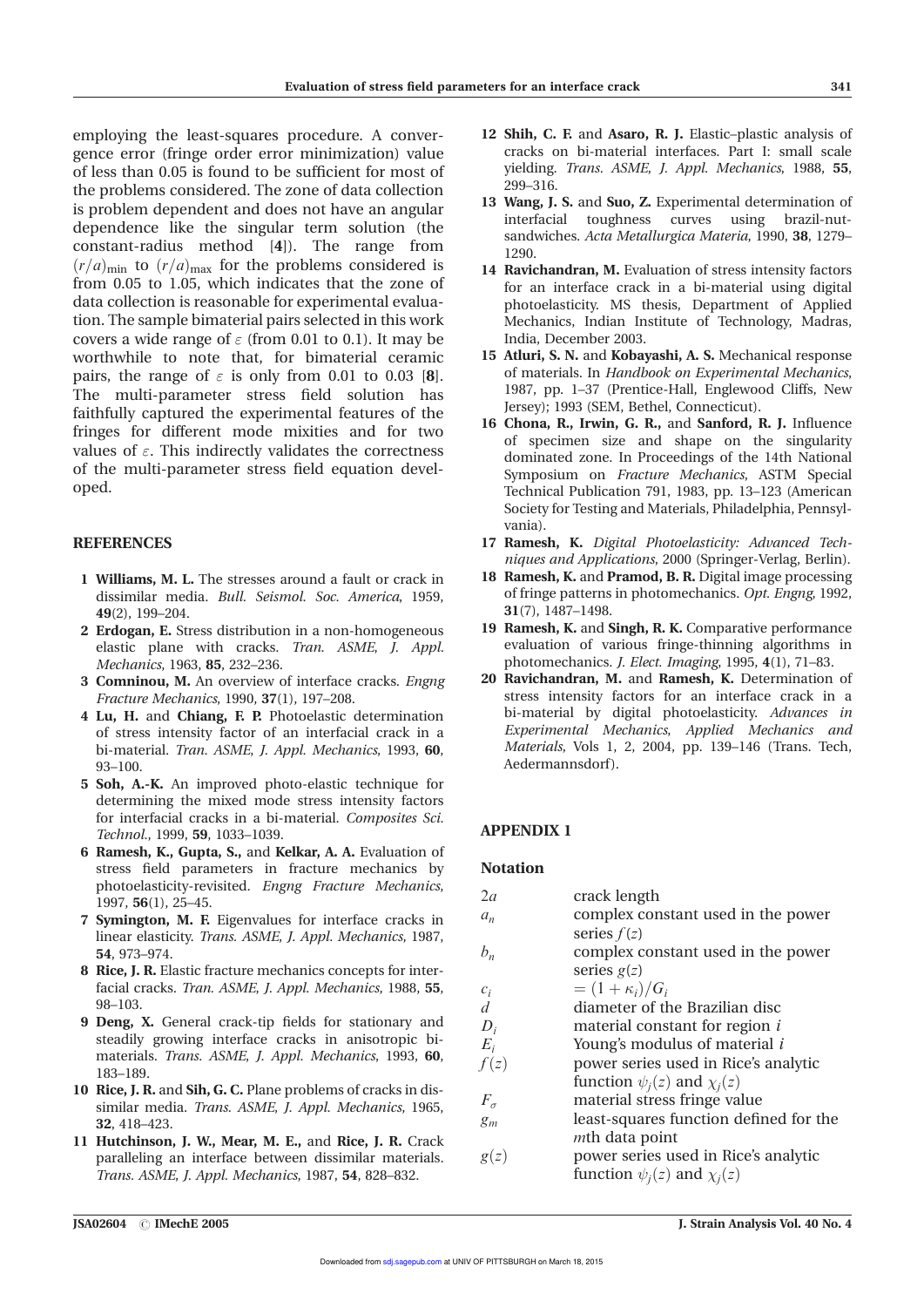| $G_i$                                                                                             | shear modulus of material j                                          |
|---------------------------------------------------------------------------------------------------|----------------------------------------------------------------------|
| h                                                                                                 | thickness of model                                                   |
| $k_n$                                                                                             | complex coefficients in Deng's equation                              |
| $k_1 + ik_2$                                                                                      | complex stress intensity factor used by                              |
|                                                                                                   | Sih and Rice having units of                                         |
|                                                                                                   | $\text{MPa}\,\text{m}^{1/2}\,\text{m}^{-\text{i}\varepsilon}$        |
| $K_1 + iK_2$                                                                                      | complex stress intensity factor having                               |
|                                                                                                   | units of MPa m <sup>1/2</sup> m <sup>-is</sup>                       |
| $K_{\rm I}+{\rm i}K_{\rm II}$                                                                     | complex stress intensity factor having                               |
|                                                                                                   | units of MPa $m^{1/2}$                                               |
| L                                                                                                 | characteristic length                                                |
| $\boldsymbol{N}$                                                                                  | fringe order                                                         |
| $N_{\rm exp}$                                                                                     | experimental fringe order                                            |
| $N_{\rm theory}$                                                                                  | theoretical value of the fringe order                                |
| $\overline{P}$                                                                                    | load applied                                                         |
| $\mathcal{Q}$                                                                                     | $=2\sqrt{2\pi}\cosh(\pi \varepsilon)$                                |
| r                                                                                                 | radial distance measured from the crack                              |
|                                                                                                   | tip                                                                  |
| $\overline{R}$                                                                                    | = $\sqrt{2\pi}(1+w)$<br>= $e^{-\epsilon(\pi-\theta)}$                |
| $\boldsymbol{S}$                                                                                  |                                                                      |
| T                                                                                                 | magnitude of the traction vector                                     |
| w                                                                                                 | $=(1+\kappa_1)G_2/(1+\kappa_2)G_1$                                   |
| z                                                                                                 | complex number                                                       |
|                                                                                                   |                                                                      |
|                                                                                                   | representation = $x + iy$                                            |
|                                                                                                   |                                                                      |
| ε                                                                                                 | bimaterial constant                                                  |
| $\theta$                                                                                          | angular orientation of the point of                                  |
|                                                                                                   | interest measured from the crack tip                                 |
| $\theta^{\prime}$                                                                                 | orientation of the crack with respect to                             |
|                                                                                                   | the point of load application                                        |
| $\kappa_i$                                                                                        | $= (3 - \nu_j)/(1 + \nu_j)$ for plane stress and                     |
|                                                                                                   | $3-4\nu_j$ for plane strain ( $j=1, 2$ )                             |
|                                                                                                   | Poisson's ratio of material j                                        |
| $\stackrel{\mathcal{U}_j}{\hat{\sigma}^{\text{I}}_n}(\theta), \hat{\sigma}^{\text{II}}_n(\theta)$ | angular functions of the stress field used                           |
|                                                                                                   | in Deng's equation                                                   |
| $\sigma_{rr}, \sigma_{\theta\theta}, \tau_{r\theta}$                                              | stress components in polar coordinates                               |
| $\sigma_{xx}, \sigma_{yy}, \tau_{xy}$                                                             | stress components in Cartesian                                       |
|                                                                                                   | coordinates                                                          |
|                                                                                                   | remote uniform shear stress                                          |
| $\sigma_{xy}^{\infty}$<br>$\sigma_{yy}^{\infty}$                                                  | remote uniform tensile stress                                        |
| $\sigma_{0x}$                                                                                     | constant stress term in the $\sigma_x$ stress                        |
|                                                                                                   | component                                                            |
| $\sigma_1-\sigma_2$                                                                               | principal stress difference                                          |
| X<br>$\psi$                                                                                       | Muskhelishvili analytic function<br>Muskhelishvili analytic function |

# APPENDIX 2

The Muskhelishvili representation of stresses in twodimensional elasticity is given by

$$
\sigma_{rr} + \sigma_{\theta\theta} = 4\text{Re}[\psi'(z)]
$$
  
\n
$$
\sigma_{\theta\theta} - \sigma_{rr} + 2i\tau_{r\theta} = 2e^{i2\theta}[(\bar{z} - z)\psi''(z) - \psi'(z) + \chi'(z)]
$$
\n(16)

where  $\psi(z)$  and  $\chi(z)$  are analytic functions. The function  $\psi'(z)$  and  $\chi'(z)$  have been given by Rice [8] as

$$
\psi_1'(z) = e^{-\varepsilon \pi} z^{-1/2 - i\varepsilon} f(z) + 2D_1 g(z)
$$
  

$$
\chi_1'(z) = e^{\varepsilon \pi} z^{-1/2 + i\varepsilon} \bar{f}(z) - 2D_1 \bar{g}(z)
$$
 (17)

for material 1 (Fig. 1), and

$$
\psi_2'(z) = e^{\varepsilon \pi} z^{-1/2 - i\varepsilon} f(z) + 2D_2 g(z)
$$
  

$$
\chi_2'(z) = e^{-\varepsilon \pi} z^{-1/2 + i\varepsilon} \bar{f}(z) - 2D_2 \bar{g}(z)
$$
 (18)

for material 2 (Fig. 1), where

$$
c_i = \frac{1 + \kappa_i}{G_i},
$$
  $D_1 = \frac{c_2}{c_1 + c_2},$   $D_2 = \frac{c_1}{c_1 + c_2}$ 

The functions  $f(z)$  and  $g(z)$  are taken as the power series

$$
f(z) = \sum_{n=0}^{\infty} a_n z^n
$$
 (19a)

$$
g(z) = \sum_{n=0}^{\infty} b_n z^n
$$
 (19b)

where  $a_n$  and  $b_n$  are complex constants. The first term  $a_0$  in the series in equation (19a) represents the strength of the crack-tip singularity and is related to complex stress intensity factor  $K$  by

$$
a_0 = \frac{\bar{K}}{2\sqrt{2\pi}\cosh(\pi\varepsilon)}
$$
 (20)

The real and imaginary parts of the complex constant  $a_0$  are represented by the superscripts R and I and the overbar denotes the complex conjugate according to

$$
a_0 = a_0^R + i a_0^I = \frac{K_1 - i K_2}{2\sqrt{2\pi} \cosh(\pi \varepsilon)}
$$
 (21)

The complex coefficient  $b_0$  in equation (19b) represents a stress field of type  $\sigma_{0x}$  which is uniform but different in each of the two materials. Reference [14] gave the details for expressing the stress field in a compact form. The multi-parameter stress field equations in polar coordinates corresponding to

**J. Strain Analysis Vol. 40 No. 4 JSA02604**  $\odot$  **IMechE 2005**